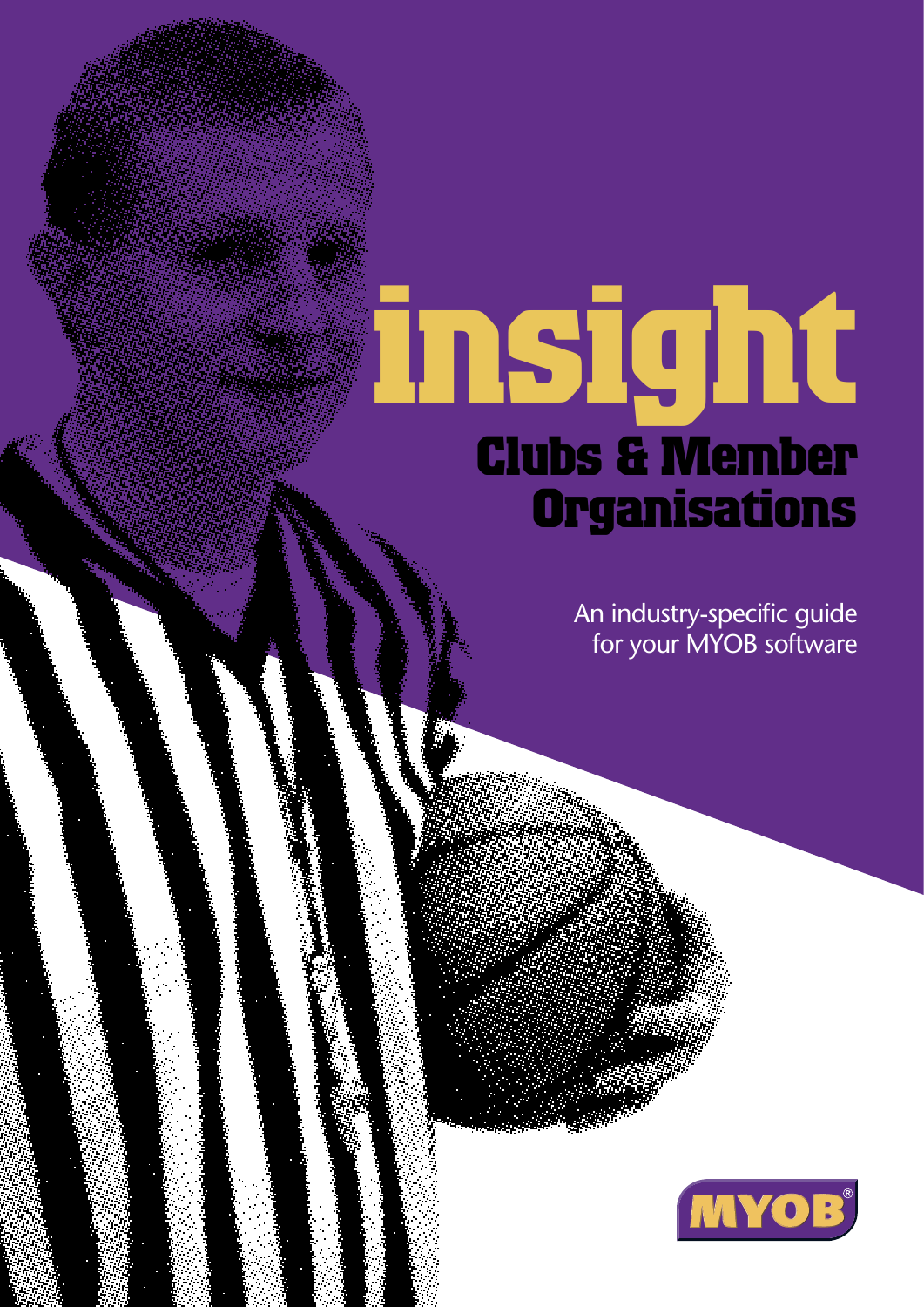# **Contents**

| <b>Contents</b>                                                                                                                                                                                                                    | $\overline{a}$                  |
|------------------------------------------------------------------------------------------------------------------------------------------------------------------------------------------------------------------------------------|---------------------------------|
| <b>Introduction</b>                                                                                                                                                                                                                | 3                               |
| <b>Choosing your MYOB software</b>                                                                                                                                                                                                 | 4                               |
| <b>Understanding the essentials</b><br>Choosing your financial and payroll years<br>Creating your accounts list<br>Reviewing your accounts list<br>Checking your preferences<br>Setting up opening balances<br>Getting ready to go | 5<br>5<br>5<br>5<br>6<br>7<br>7 |
| Setting up your membership listing                                                                                                                                                                                                 | 8                               |
| Creating a card for every member                                                                                                                                                                                                   | 8                               |
| Recording membership numbers                                                                                                                                                                                                       | 8                               |
| Customising cards to include more member<br>information                                                                                                                                                                            | 9                               |
| <b>Keeping track of renewal dates</b>                                                                                                                                                                                              | 10                              |
| Printing membership listings                                                                                                                                                                                                       | 10                              |
| Connecting MYOB software with an<br>independent member database                                                                                                                                                                    | 11                              |
| <b>Member accounts and receipts</b>                                                                                                                                                                                                | 12                              |
| Creating member accounts                                                                                                                                                                                                           | 12                              |
| Issuing accounts that don't show as income<br>until renewal                                                                                                                                                                        | 12                              |
| Changing the look and layout of member accounts 13                                                                                                                                                                                 |                                 |
| Issuing receipts                                                                                                                                                                                                                   | 13                              |
| Invoicing the same account to many members                                                                                                                                                                                         | 13                              |
| Invoicing members every year                                                                                                                                                                                                       | 14                              |
| Updating invoice templates when                                                                                                                                                                                                    |                                 |
| membership dues increase                                                                                                                                                                                                           | 14                              |
| Recording membership dues paid in advance                                                                                                                                                                                          | 15                              |
| <b>Communicating with members</b>                                                                                                                                                                                                  | 16                              |
| Sending letters direct from your cards list                                                                                                                                                                                        | 16                              |
| Creating new standard letter templates                                                                                                                                                                                             | 16                              |
| Using Smart Tags for automatic viewing of<br>member details                                                                                                                                                                        | 16                              |
| <b>Chasing money</b>                                                                                                                                                                                                               | 17                              |
| Collecting money faster with BPAY and                                                                                                                                                                                              |                                 |
| POSTbillpay                                                                                                                                                                                                                        | 17                              |
| Printing bank deposit slips                                                                                                                                                                                                        | 17                              |
| Recording member payments automatically                                                                                                                                                                                            | 18                              |
| Seeing how much you're owed                                                                                                                                                                                                        | 18                              |

| <b>Dealing with expenses</b>                                   | 19 |
|----------------------------------------------------------------|----|
| Recording expenses                                             | 19 |
| Recording a supplier invoice                                   | 20 |
| Paying suppliers electronically                                | 20 |
| Tracking assets and depreciation                               | 22 |
| <b>Reporting on fundraising and sponsorship</b>                | 23 |
| Creating an items list for things you buy<br>and sell          | 23 |
| Reporting on sponsorship income                                | 23 |
| Tracking the referral source for donations<br>and fundraising  | 23 |
| Reporting on income from particular<br>fundraising activities  | 24 |
| Recording the receipt of grants and donations                  | 24 |
| <b>Case study - Lothian Chamber of Commerce</b>                | 25 |
| Analysing financials in more detail                            | 26 |
| Setting up income accounts                                     | 26 |
| Analysing income and expenditure for<br>different cost centres | 26 |
| <b>Creating jobs and categories</b>                            | 27 |
| Deciding between jobs and categories                           | 27 |
| <b>Setting up budgets</b>                                      | 28 |
| Creating monthly budgets                                       | 28 |
| Creating annual budgets                                        | 28 |
| Adapting budget templates in Excel                             | 29 |
| <b>Reports</b>                                                 | 30 |
| Creating income and expenditure reports                        | 30 |
| Reporting on a cash basis                                      | 30 |
| Creating new reports                                           | 31 |
| Reports                                                        | 32 |
| Preparing accounts for your auditor                            | 32 |
| <b>Case study - AACC</b>                                       | 33 |
| <b>Managing GST</b>                                            | 34 |
| Recording GST on income and expenses                           | 34 |
| <b>Managing GST</b>                                            | 35 |
| Deciding what codes to use when                                | 36 |
| Recording transactions if you're not<br>registered for GST     | 37 |

In creating this document, MYOB gratefully acknowledges use of material from Making the Most of MYOB business software, 6th edition, by Veechi Curtis, published by Woodslane Pty Ltd, 2004.

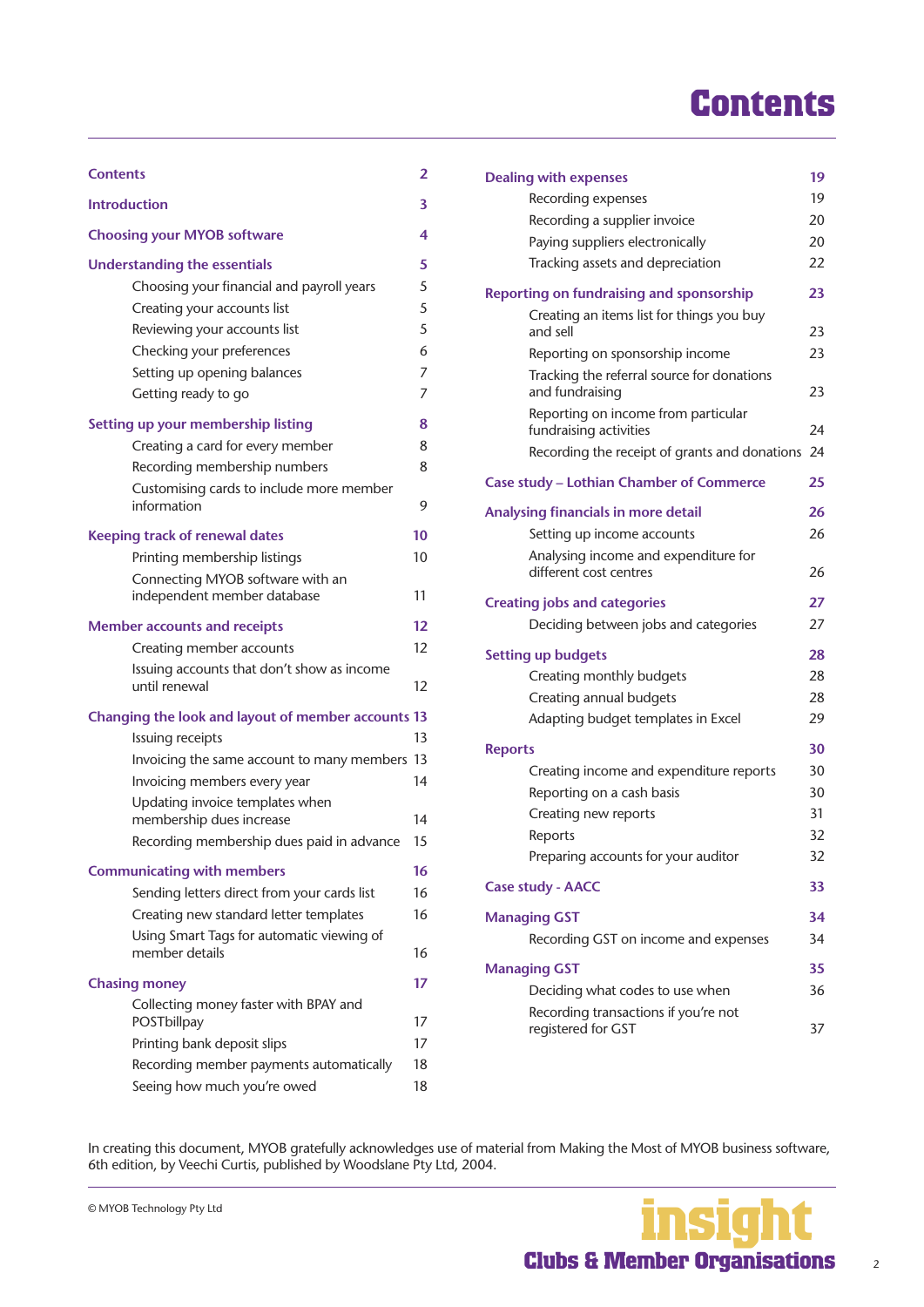# **Introduction**

<span id="page-2-0"></span>Clubs and member organisations have many specific requirements when running their accounts. They need to be able to track membership income, generate invoices and receipts, operate within a budget and above all, be highly accountable to their members. In this guide, you'll find practical solutions for all these issues, along with lots of ideas and tips on the best way to set up your MYOB software.

The description 'clubs and membership organisations' covers a huge range of groups, anything from the local kids' soccer club to professional associations, from the local P&C to the state chamber of commerce. This guide covers scenarios relevant to all these kind of organisations, and many more besides.

Throughout this guide, you'll also come across case studies where you can read about real-life examples of clubs and member organisations. Browse through these case studies to get the big picture of how MYOB software can work for your organisation, and to discover new tips and ideas.

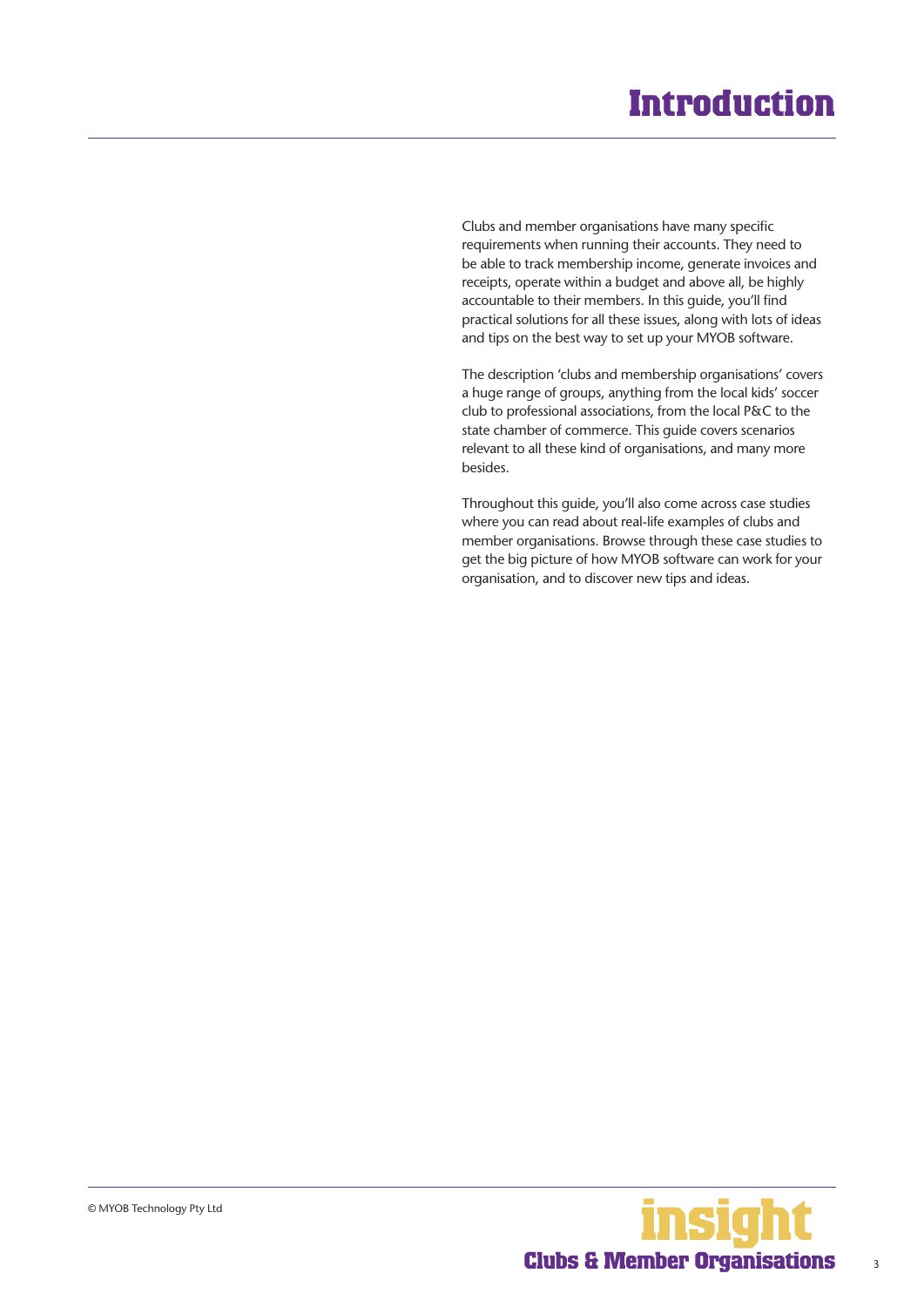# <span id="page-3-0"></span>**Choosing your MYOB software**

For small clubs and member organisations with no employees, either MYOB BusinessBasics (for Windows) or MYOB FirstEdge (for Macs) provide a perfect starting point. However, if you need advanced financial reports, purchases or inventory reporting, then MYOB Accounting is your best bet.

For organisations with employees, either MYOB Accounting Plus, MYOB Premier (for Windows) or MYOB AccountEdge (for Macs) provide the most suitable solution. MYOB Accounting Plus includes payroll, whereas MYOB Premier and MYOB AccountEdge provide multi-user capability, meaning that more than one person can work in the software at a time.

Whichever product you choose, if you want to upgrade to another product that's 'further up the family tree', you can do so at any time. You don't need to buy the new software from scratch; you simply pay an upgrade price.

To find out more about these MYOB products, visit **www.myob.com.au** .



4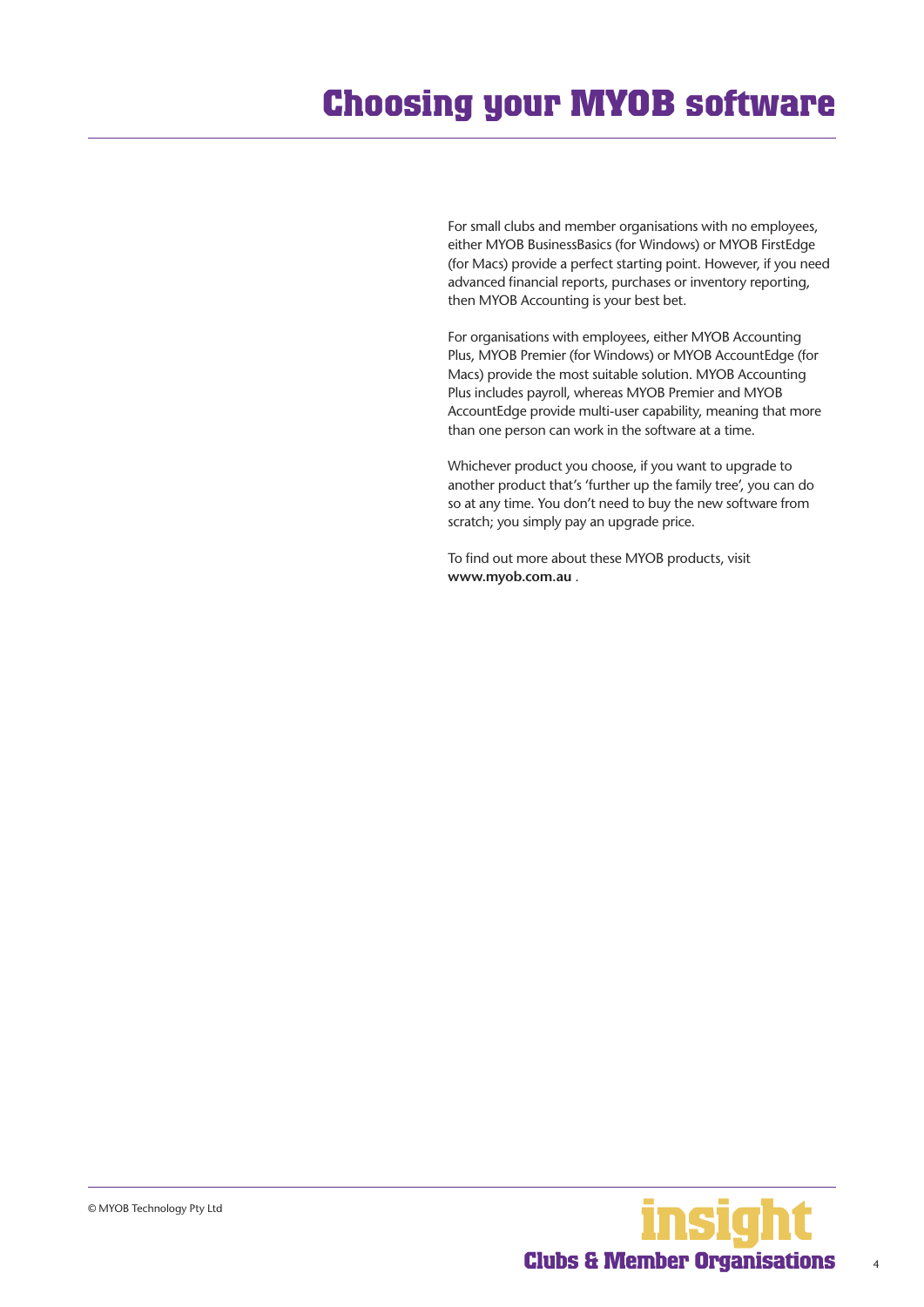<span id="page-4-0"></span>The following steps are a brief guide to getting started, highlighting important information specific to clubs and member organisations.

### **Choosing your financial and payroll years**

When you create your first company file, the New Company File Assistant asks you to specify the last month in your financial year. Although this month defaults to June, be careful to check with your accountant that this is the case, as many clubs and member organisations have different financial year-ends.

Whatever you select your financial year to be, this will not affect your payroll year, which in Australia always ends in June. All you have to do is specify your current payroll year in the **General Payroll Information** window that appears during payroll setup. Don't be concerned if financial and payroll years end in different months, as MYOB software has no problem with this scenario.

#### **Creating your accounts list**

When you create the company file for your business, the New Company File Assistant asks you to build your accounts list, giving you the option of starting with a standard list. You'll find that the 'associations and clubs' category is most appropriate. This template provides a sample list of accounts and makes a good starting point. Don't worry if this list isn't perfect - you can add, change or delete as many accounts as you like.

#### **Reviewing your accounts list**

Before entering your opening balances, you need to adapt your accounts list so that it suits the unique needs of your business.

Your accounts list is a list of categories to which you allocate all transactions. There are eight major account categories (or, for MYOB BusinessBasics and MYOB FirstEdge, there are six categories).

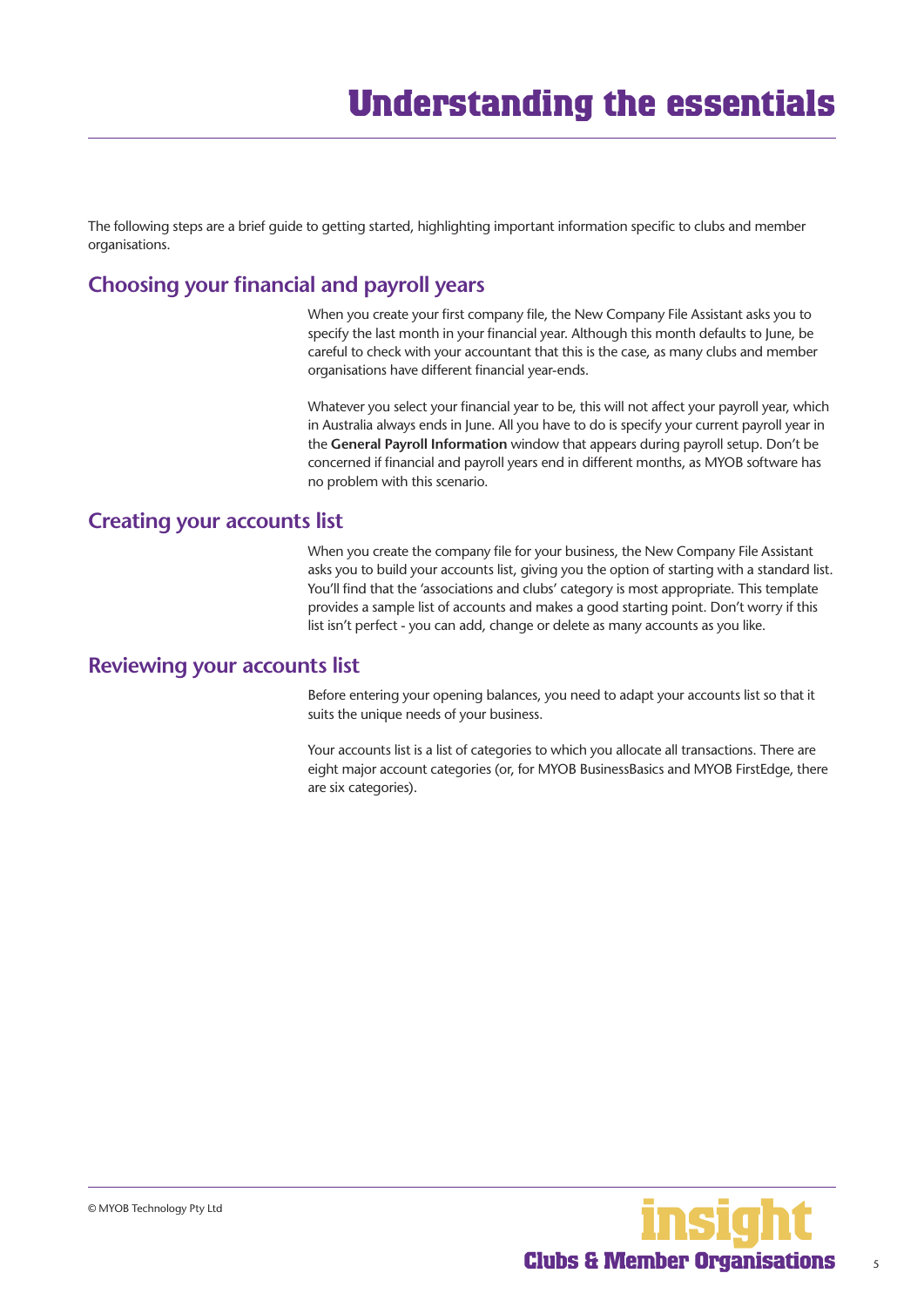<span id="page-5-0"></span>

| <b>Account Category</b> | What it means                                                                                                                                                                                                                                                               |
|-------------------------|-----------------------------------------------------------------------------------------------------------------------------------------------------------------------------------------------------------------------------------------------------------------------------|
| Assets                  | Things you own, or that members owe you. Includes bank accounts, outstanding<br>membership accounts and new equipment.<br>Asset account numbers start with 1.                                                                                                               |
| Liabilities             | What you owe to other people. Includes loans, memberships paid in advance, taxes payable<br>and outstanding supplier accounts.<br>Liability account numbers start with 2.                                                                                                   |
| Equity                  | This is the surplus or deficit that the organisation has made since its inception. Examples of<br>equity accounts include retained profits and capital reserves.<br>Equity account numbers start with 3.                                                                    |
| Income                  | Money in! Includes sales, membership income, sponsorships and grants.<br>Income account numbers start with 4.                                                                                                                                                               |
| Cost of sales           | Cost of sales are any direct costs, such as goods you buy for resale. (Your club or<br>organisation may not have any cost of sales accounts.)<br>Cost of sales account numbers start with 5.                                                                                |
| <b>Expenses</b>         | Overheads. The day-to-day running costs of your organisation. Includes wages, electricity,<br>repairs, insurance and so on.<br>Expense account numbers start with 6.                                                                                                        |
| Other Income            | Extraordinary income that is not part of normal operations. Could include compensation<br>income, capital gains or interest income. This account category is not available in MYOB<br>BusinessBasics or MYOB FirstEdge.<br>Other Income account numbers start with 8.       |
| <b>Other Expenses</b>   | Extraordinary expenses that are not part of normal operations. Could include lawsuit<br>expenses, capital losses, or fire damage costs. This account category is not available in<br>MYOB BusinessBasics or MYOB FirstEdge.<br>Other Expenses account numbers start with 9. |

### **Checking your preferences**

You can customise all MYOB software so that it works for your business the way you want it to. You can do everything from changing the appearance of your windows, to automatically requesting a backup prompt each time you quit the program. It all happens via the Preferences window.

To review your preferences, go to the **Setup** menu, choose **Preferences** and then explore the various tabs. Remember—your choice of preferences does not commit you to this for ever and ever, for you can change your preferences at any time.

One preference setting is recommended, especially for new users. Make your company file *changeable*. If you make mistakes, you can correct them, without needing to make complicated reversing journals. To do this, go to the **Security** tab in the **Preferences**  window. Clear the **Transactions CAN'T be Changed; They Must be Reversed**  checkbox.

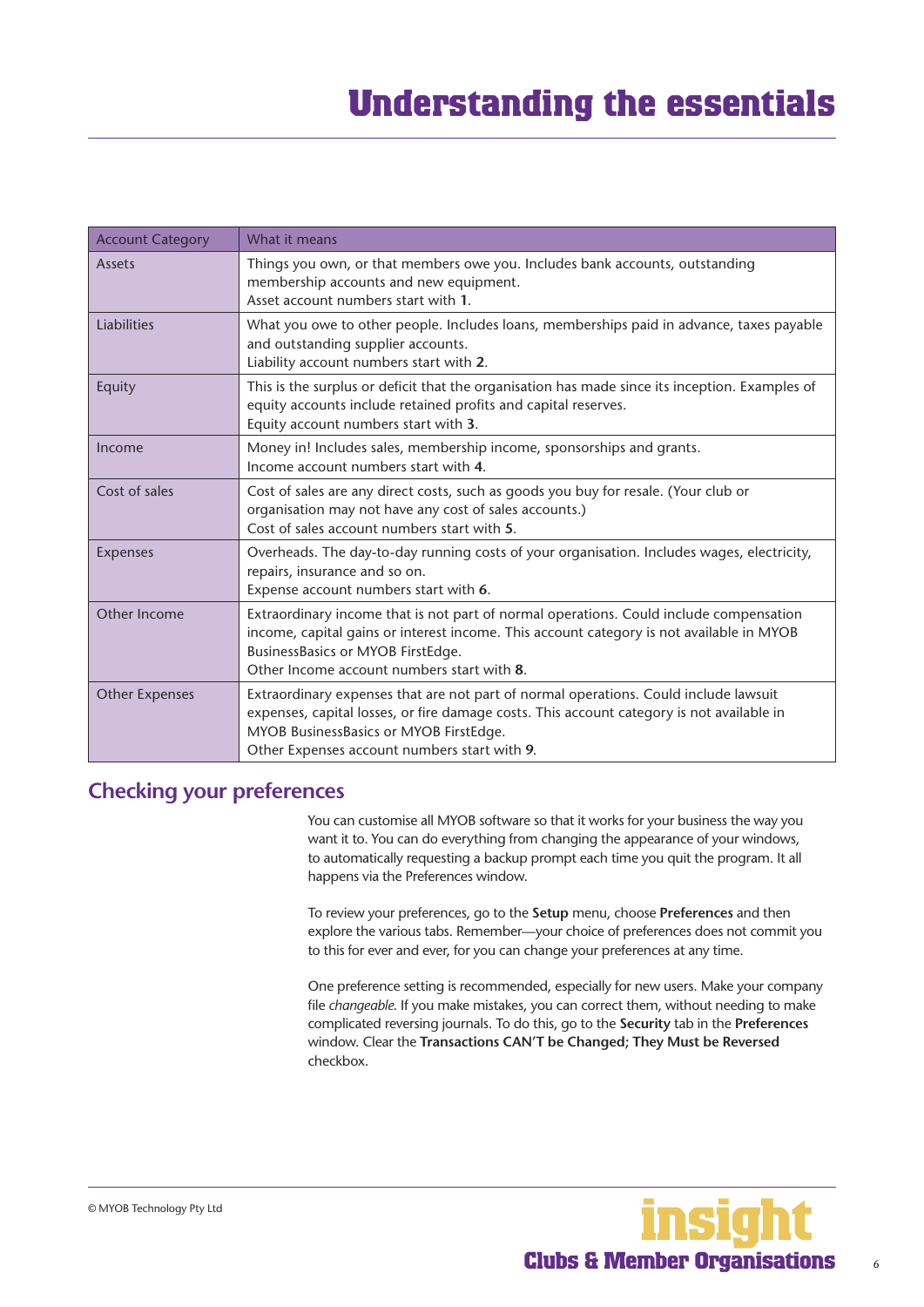#### <span id="page-6-0"></span>**Setting up opening balances**

To enter opening account balances, go to the **Setup** menu, choose **Balances**, then **Account Opening Balances**. To enter opening balances for outstanding member accounts, go to the **Setup** menu, choose **Balances**, and then **Customer Opening Balances**.

To enter opening balances for outstanding supplier accounts, go to the **Setup** menu, choose **Balances**, then **Supplier Opening Balances**. (This feature is not available in MYOB BusinessBasics or MYOB FirstEdge).

To get up and running, probably the only essential opening balances are that of your bank accounts and opening trade debtors account. Your opening account figures won't balance, but this out of balance amount simply goes to the Historical Balancing account. You or your accountant can fix this later.

### **Getting ready to go**

Before you start entering transactions, work out how you intend to back up your company file. If your file is going to contain very few transactions, you may be able to fit your backup onto floppy disk. Otherwise, you'll need to have a CD burner or a zip drive.

You might have been lucky so far, but *nobody* can guarantee continued immunity to power surges, theft, fire or hard disk failure. If you don't organise a backup system now, you'll probably forget about it until it's too late—and then you'll be sorry.

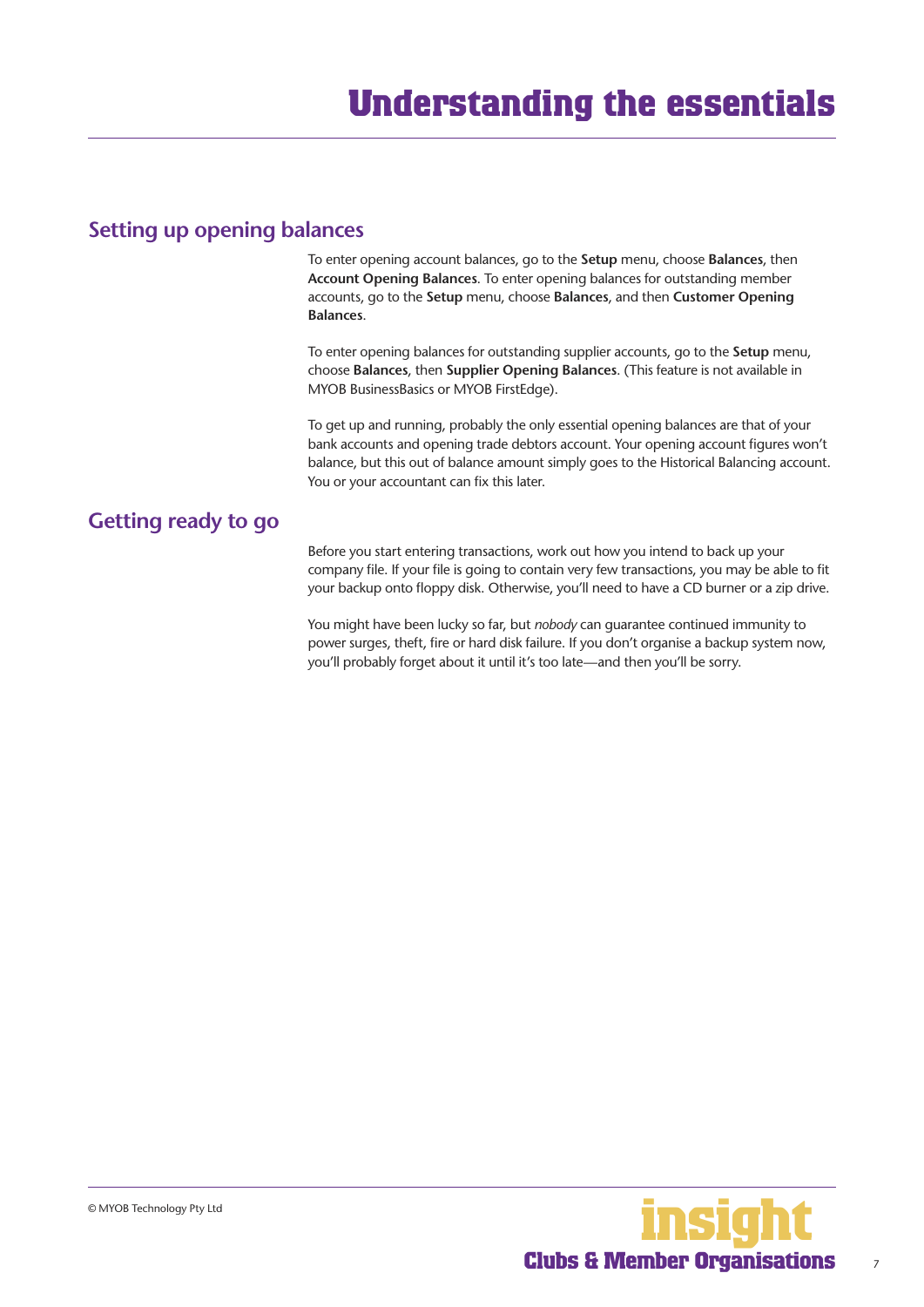# **Setting up your membership listing**

<span id="page-7-0"></span>MYOB software is much more than an accounting system. The Card File command centre is, among other things, an excellent database tool. Many membership organisations use their MYOB software to record all membership details, including rates, renewal dates and more. The next few sections in this guide help you determine whether MYOB software could be appropriate for your membership database.

#### **Creating a card for every member**

The best way to determine whether you can use MYOB software for your membership database is simply to create a membership card and explore your options. Here's what to do:

- 1. From the **Card File** command centre, click **Cards List** (or, for BusinessBasics and FirstEdge, choose **Cards** from the **Lists** menu). Click the **Customer** tab and then click **New**.
- 2. Fill in the name and address. If a member has more than one address (maybe they have a PO Box address and a regular street address), then select **Address 2** from the **Location** field and record these details. You can record up to five different addresses.
- 3. If this member has a membership number or ID, record this in the **Card ID** field.
- 4. Record phone numbers, fax, e-mail, contact details and so on.
- 5. As the **Salutation**, select the name you want to appear on mail merge correspondence. For example, when mail-merging, if you want to create a letter that



photos, special comments or custom groupings. Read the next section of this guide to find out more about these features.

### **Recording membership numbers**

'John'.)

Found below the **Name** field in every customer card, the **Card ID** field is ideal for recording membership numbers. (You'll also find that if you maintain an independent membership database, the **Card ID** field is the best way to cross-reference information. Two members might have exactly the same name, but they'll never have exactly the same number. )

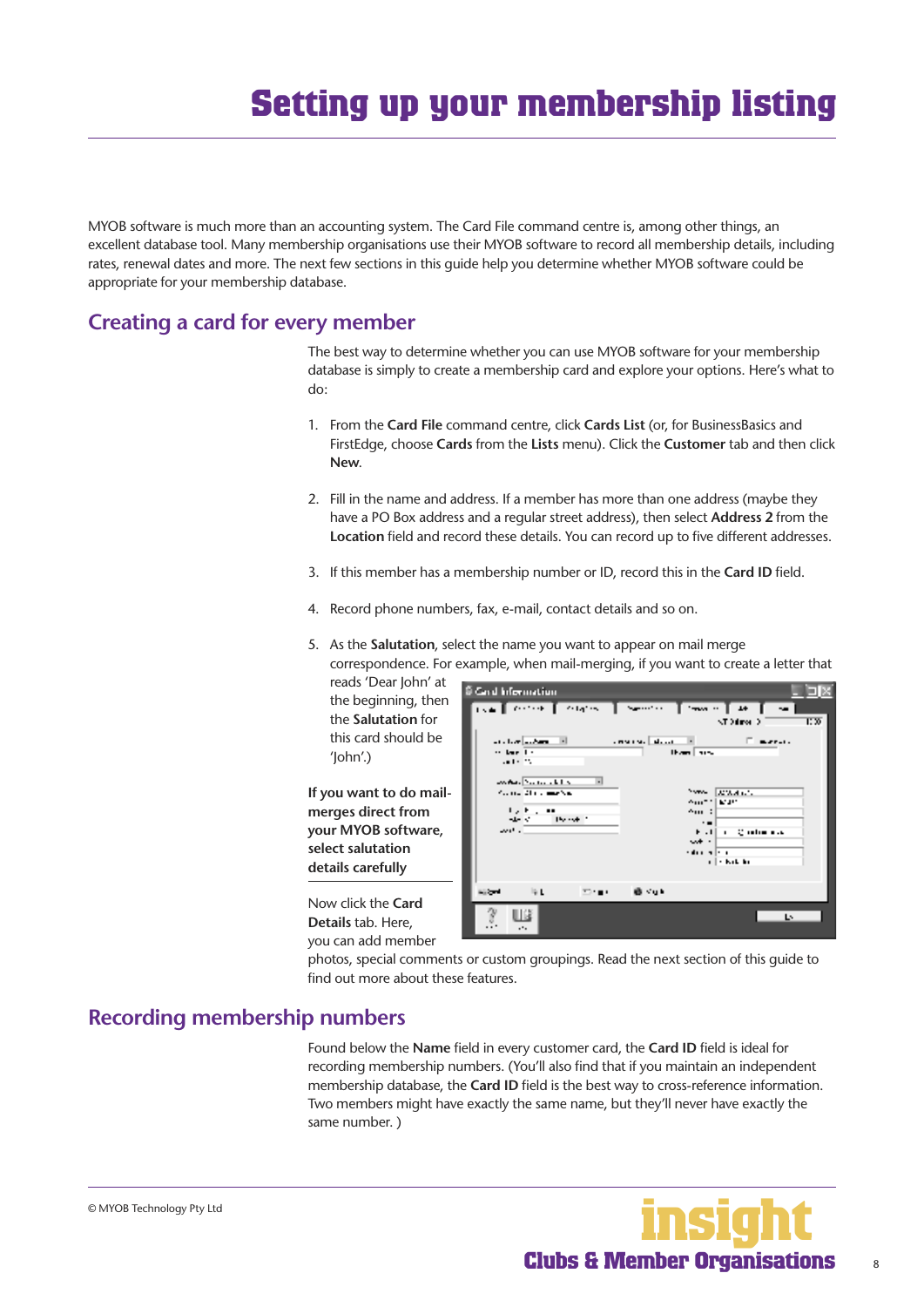# <span id="page-8-0"></span>**Setting up your membership listing**

If you tend to work using membership numbers as your primary reference, you can choose to select cards by number, not by name. Go to the **Setup** menu, choose **Preferences** and then click the **Windows** tab. Mark the **Select Cards by Card ID, not Card Name** checkbox.

#### **Customising cards to include more member information**

If you go into a member's card and click the **Card Details** tab, you'll see that you can categorise members using both custom fields and lists. At first, it may not be obvious how to take advantage of this feature, but here are some examples of what other clubs and membership organisations do:

- The local karate club uses custom lists to group members into grades, and custom fields to record their date of birth.
- The chamber of commerce uses custom lists to group members according to suburb, and custom fields to record member joining dates and renewal dates.
- The local GP association uses custom lists to group practitioners according to their speciality, and custom fields to record registration details.
- A trade association uses custom lists to group members according to their

subscription level (bronze, silver or gold).

**You can set up custom lists and fields to store lots of detailed info about your members**

Once you decide how you intend to use custom lists or fields, you can change how they appear in each member's card.



- 1. Go to the **Lists** menu, choose **Custom List & Field Names**, and then choose **Customers**.
- 2. Change the name of each custom list and field (e.g. Suburb, Level, Renewal Date, etc).
- 3. Go to the **Lists** menu, choose **Custom Lists** and then **Customers**. Now add the individual items that you want to appear in each custom list. For example, under the Grades custom list you might add Yellow Belt, Red Belt, Black Belt and so on.

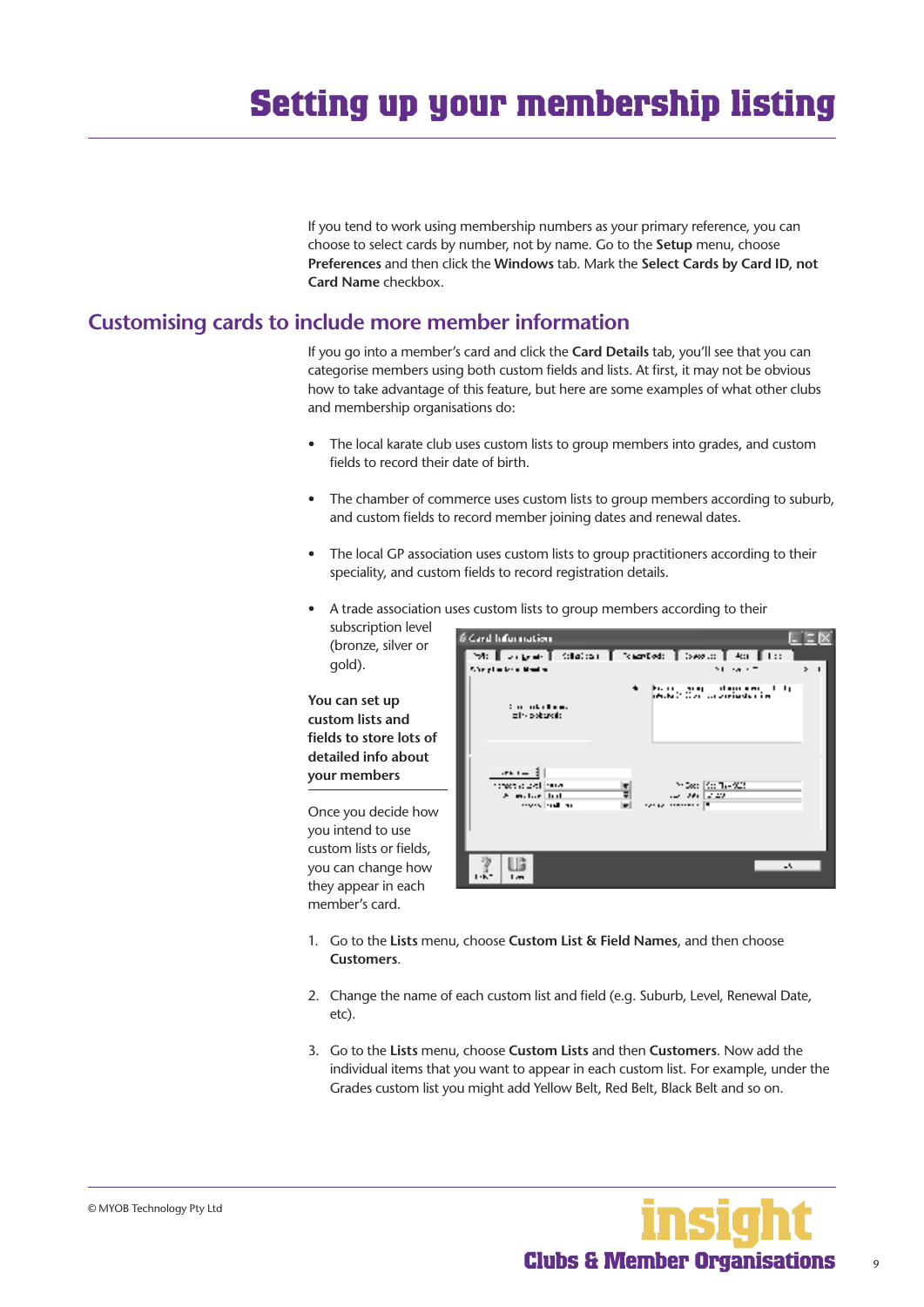#### <span id="page-9-0"></span>**Keeping track of renewal dates**

Many membership organisations want to track membership expiry dates on each member's card. Some organisations set things up so that all memberships expire at the same time every year; other organisations set things up so that memberships expire throughout the year, depending when members first joined.

Probably the best way to track renewal dates is to use the custom fields feature, found under the **Card Details** tab in every member's card (see *[Customising cards to include](#page-8-0)  [more member information on page 9](#page-8-0)*).

Here's one way to produce a report listing renewal dates:

- 1. Record membership renewal dates in either **Custom Field #1**, **#2 or #3** on every member's card.
- 2. Go to the **Reports** menu, choose **Index to Reports** and then click the **Cards** tab and select the Card List Summary report.
- 3. Click the **Customise** button and use the **Report Fields** tab (or click the **Design**  button if you are using MYOB BusinessBasics or MYOB FirstEdge) so as to include your renewal date in this report.
- 4. Click **Display** to see a list of members, complete with membership renewal dates.
- 5. Click **Save As** to save this as a custom report.
- 6. If required, send this report to Excel (click the **Send To** button, and choose **Excel**) and sort your membership list in order of renewal date.

Another approach is to create contact logs for each card (this feature is not available if you are using MYOB BusinessBasics or MYOB FirstEdge). Go to the **Cards List**, select the customer card and click the **Log** button. Then click **New** and enter the renewal date as the **Recontact Date**. By doing this, the member's name appears in the **Contact Alert** tab of your **To Do List** when their membership falls due. You can even go to the **Personalised Letters** window and send out a renewal reminder letter, based on recontact dates.

Bear in mind that your MYOB software is very flexible and for any problem (not just renewal dates), there are usually many different solutions. Don't hesitate to use your imagination, playing with the demonstration Clearwater file if preferred, and experiment until you find the reports you require.

### **Printing membership listings**

Once you've set up all your members as cards in your Card File, you can print several different membership listing reports. Go to the **Reports** menu, choose **Index to Reports**, then click the **Cards** tab (or the **Lists** tab in MYOB BusinessBasics or MYOB FirstEdge) and display each report, one by one, so you can get an idea of what each report does.

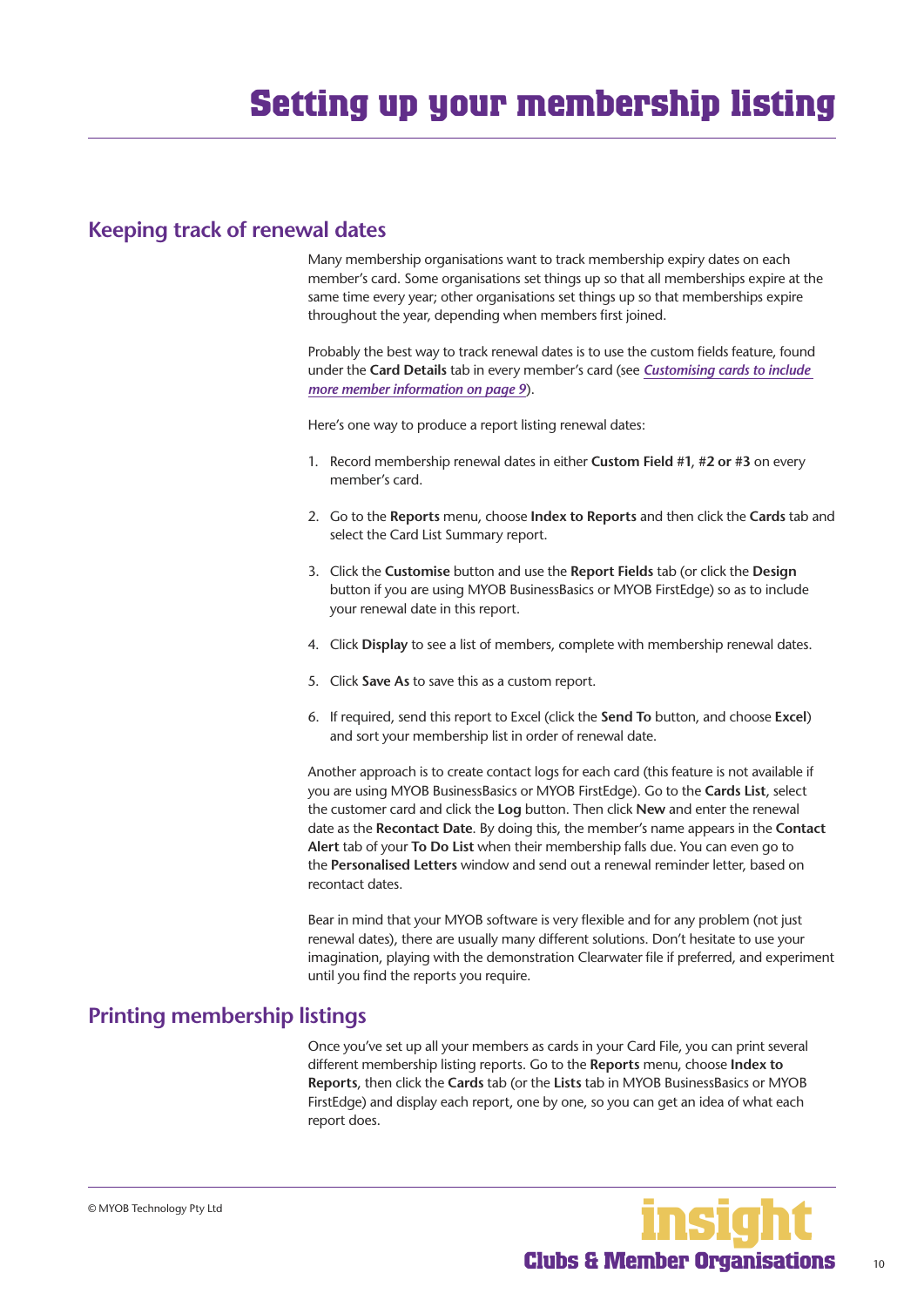<span id="page-10-0"></span>If you see a report that's *almost* what you're looking for, but not quite, then click the **Customise** button and use the **Report Fields** tab to select more fields (or if your using MYOB BusinessBasics or MYOB FirstEdge click the **Design** button). Here you can choose to add or delete columns to standard reports, simply by clicking in the **Select** column.

If you prefer, you can always send your report to Excel for further customisation (click the **Send To** button, and choose **Excel**), or you can export your card details to create a tabdelimited or comma-separated file (go to the **File** menu and choose **Export Data**).

#### **Connecting MYOB software with an independent member database**

If you decide that it's more appropriate to maintain an independent database (maybe you need to record a lot of very specific information about your members), then you'll need to consider how best to run your MYOB software and database software in tandem, so that information isn't duplicated.

Whatever you decide, don't waste valuable time typing member details once into your accounts and once into this database. With the help of MYOB DeveloperPack, you can synchronise your MYOB company file with your member database so that the exchange of information is automated, without the need for anything to be recorded twice. Email **solutions@myob.com.au** to find out more.

Unless you're a programmer, then it probably isn't appropriate for you to purchase MYOB DeveloperPack yourself. Instead, it probably makes more sense to look for an MYOB Certified Consultant who specialises in writing add-on programs. Using DeveloperPack, they'll be able to design a program that can extract information out of your MYOB company file and 'import' this information into your independent database. Synchronising databases in this way makes a lot of sense and in the long run, saves countless hours of your time.

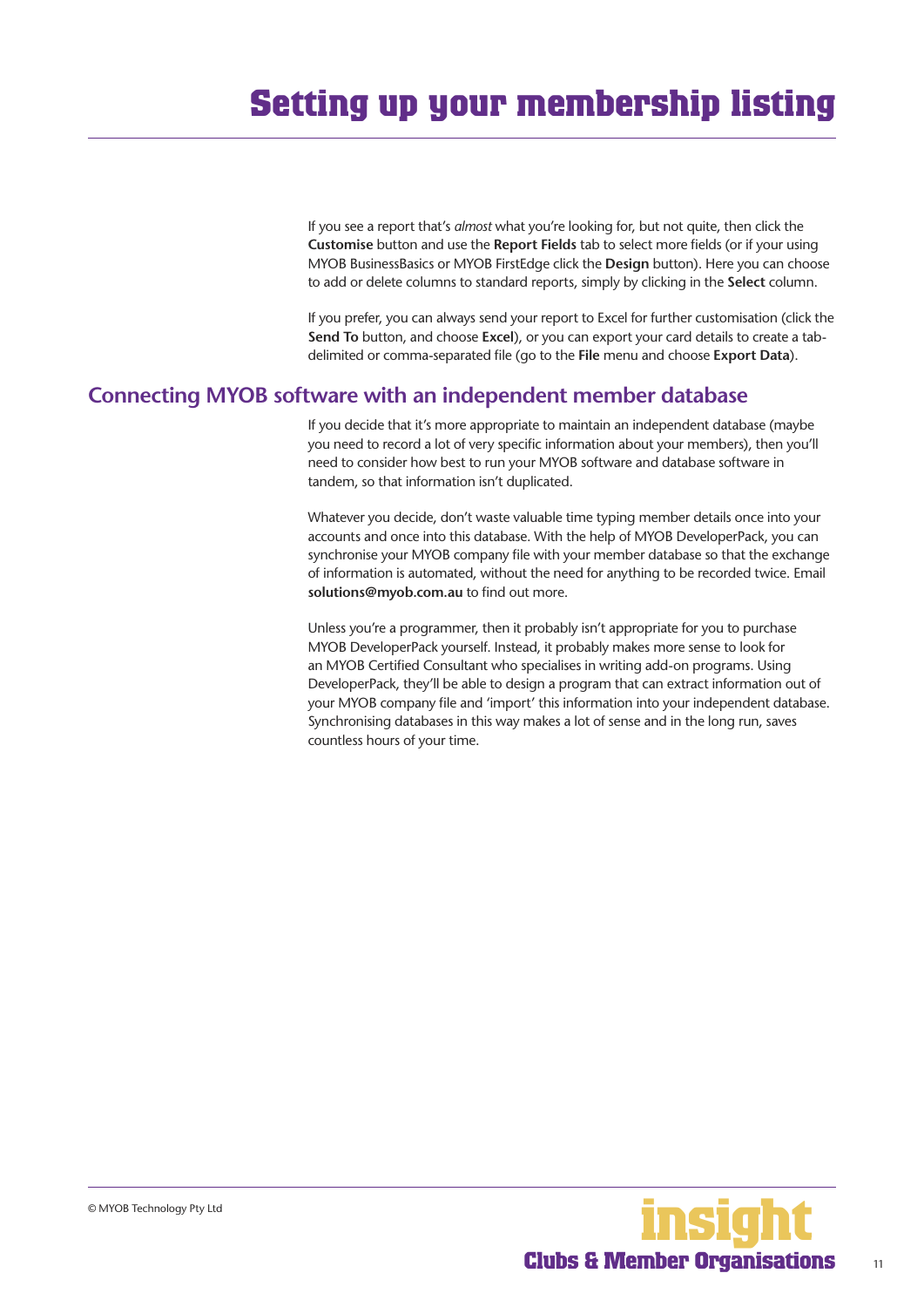<span id="page-11-0"></span>Probably the biggest headache for most clubs and membership organisations is keeping track of membership dues and receipts. Fortunately, MYOB software makes it easy to manage all these things.

#### **Creating member accounts**

To create an invoice for membership fees, go to the **Sales** command centre and click **Enter Sales** (or, for MYOB BusinessBasics and MYOB FirstEdge, go to the **Sales Register**  and click **New Sale**).Next, click **Layout** to choose the most appropriate invoice format. There are three main invoice layouts: **Service**, **Item** and **Professional**.

The best invoice format for membership fees is usually an **Item** invoice, as this layout allows you to set up membership fees as *items* in your **Items List**. Item invoices speed up your billing, for when you select an item code from the **Items List**, the description (e.g. Joining Fee, Renewal Fee, Membership Handbook, etc.) appears automatically. Don't worry if this invoice layout includes unnecessary columns, such as the **Backorder** column or the **Job** column, as you can customise your printed invoice so that these don't print.

#### **The item format is usually best for membership invoices**

Alternatively, if your invoices require many lines of detailed description and vary from member to member, then a **Service**  or **Professional** invoice may be preferable. **Professional** invoices include a **Date** column



in each line of the invoice, but **Service** invoices don't.

#### **Issuing accounts that don't show as income until renewal**

If you send out invoices whenever memberships fall due, one of your assumptions might be that all members renew each year. Of course, this assumption will never be correct, as there will always be a certain percentage of members who never renew. The problem is that as soon as you record an invoice, it appears as income on your Profit & Loss, even though the member has not paid yet.

There are two possible solutions for this dilemma:

- The first (and possibly easiest) solution is to work with your **Profit & Loss [Cash]** report, rather than the regular **Profit & Loss [Accrual]** report. You can find this report under the **Accounts** tab of your **Reports** menu. This report only shows income when you receive payment from members and only shows expenses when you've paid for them.
- Whenever you create an invoice for membership, you have the option to select the status of this sale in the top-left corner. You can choose between **Quote**, **Order** or **Invoice**. Invoices show up as owing in your receivables listing and (even if they're

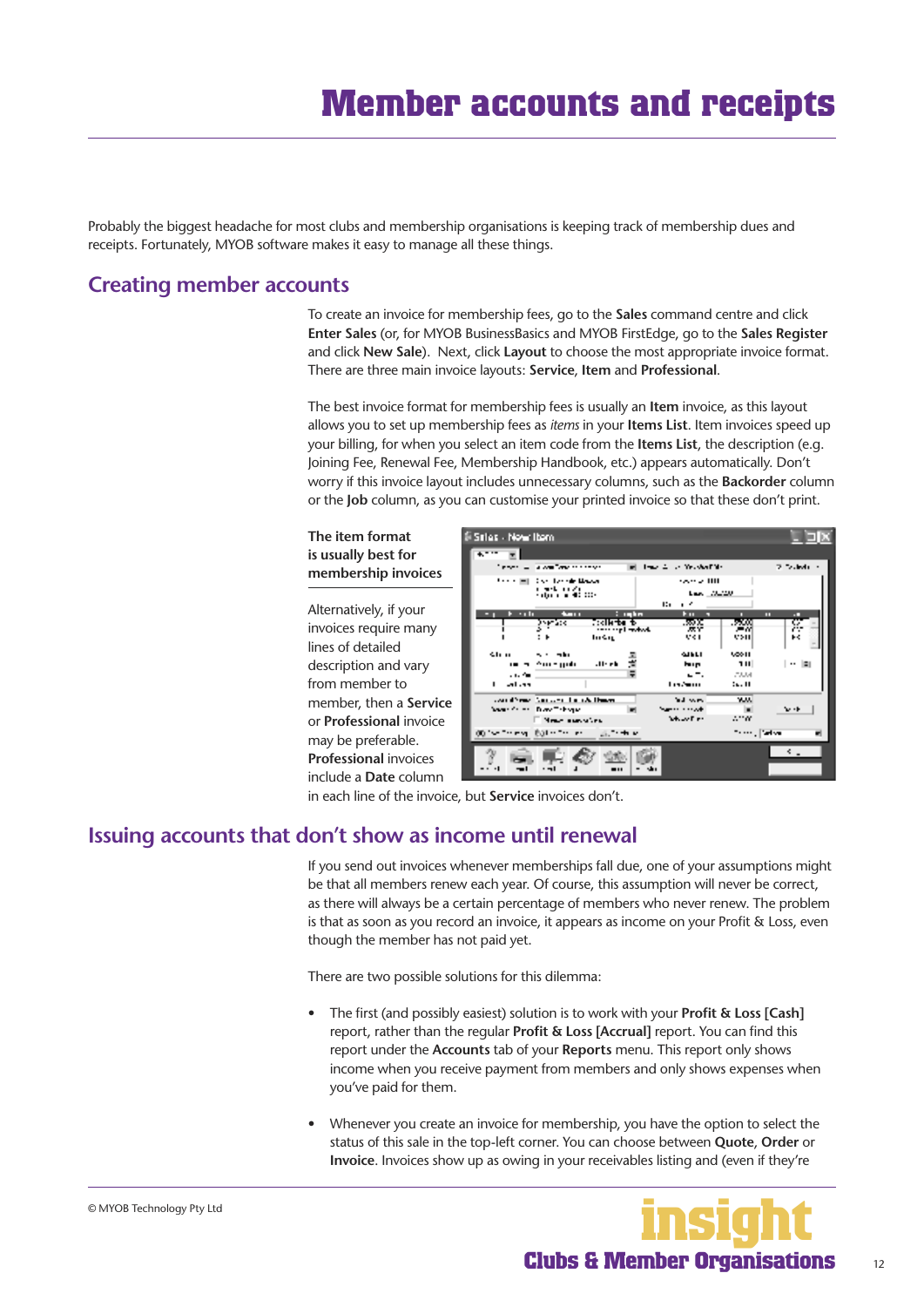not yet paid), show in your Profit & Loss as income. Orders don't show up as owing in your receivables listing, nor do they show in your Profit & Loss as income, they simply appear as outstanding orders in your **Sales Register** and **To Do List**.

#### <span id="page-12-0"></span>**Changing the look and layout of member accounts**

With all MYOB software, you can customise your membership accounts or receipts to meet your needs. You can change the fonts, add your own logo, draw boxes, add comments and much more. All you have to do is go to the **Sales** command centre, click **Print Invoices** and then click **Customise** (refer to MYOB help for more details on customisation commands).

Below is one possible way in which a member's account could be customised. Note that although this invoice has been recorded using an **Item**  layout, the printed version doesn't include the **Item Code** or **Quantity** columns.

**You can customise your final invoice layout to look as you wish**



## **Issuing receipts**

If you like, you can issue receipts for money received,

rather than a full invoice. Receipts look like invoices, but are generally smaller with less detail. To print a receipt, go to the **Sales** command centre, record the payment, and then click **Print Receipts**. This feature is not available in MYOB BusinessBasics or MYOB FirstEdge.

**You can print receipts as well as invoices**

#### **Invoicing the same account to many members**

If you issue identical accounts to many members (which is very likely if you send out regular renewal reminders),



you can 'memorise' these account details to make repetitive billing a quick and easy process.

To do this, create your first member account. However, when you are ready to record it, click the **Save Recurring** button, instead of **Record**. Name this recurring sale appropriately and click **OK** to return to your original member account. Now click **Record**.



#### © MYOB Technology Pty Ltd

13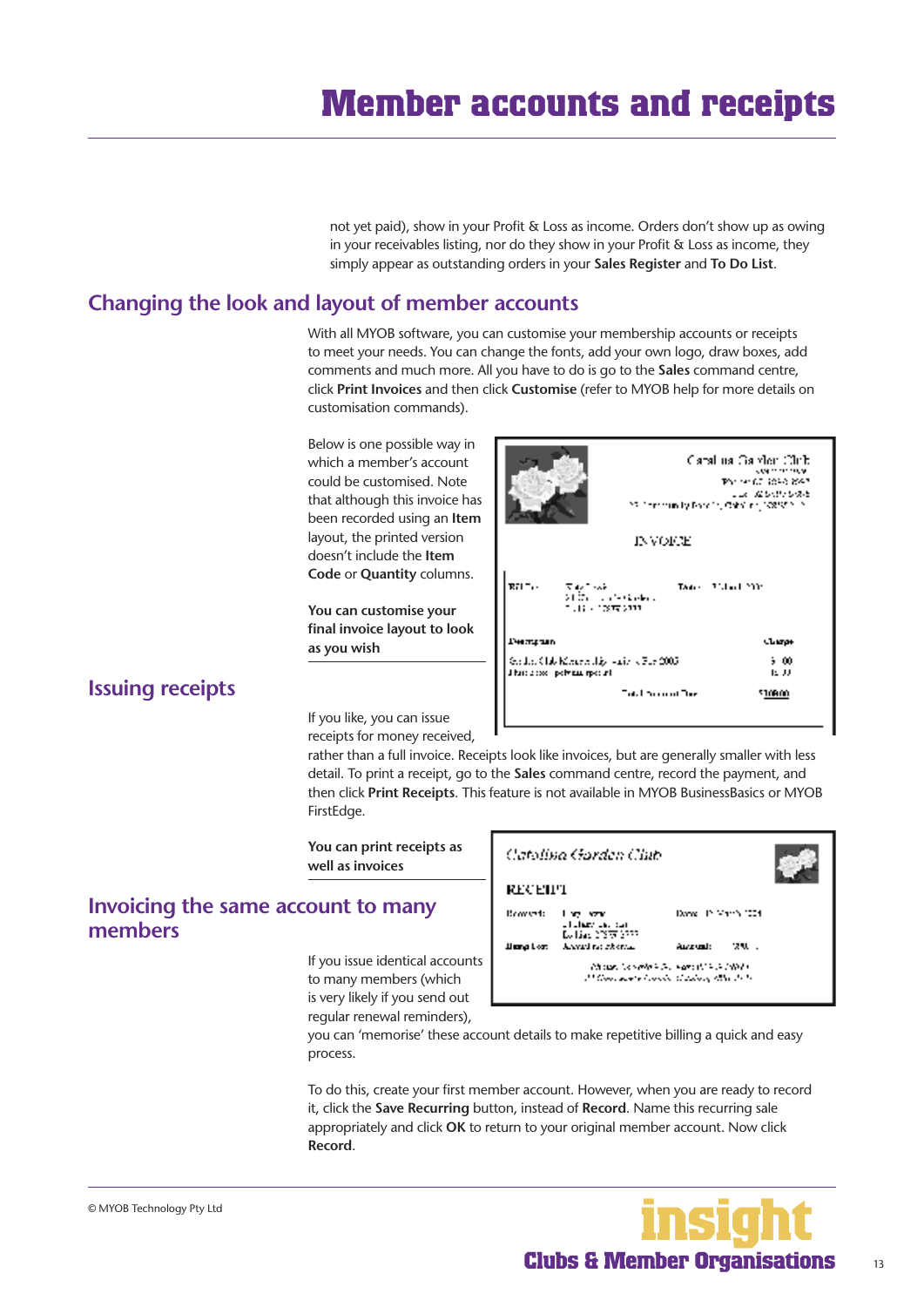For the second and subsequent invoices, simply go to create an invoice, click **Use Recurring**, and select your recurring sale. The invoice details will appear automatically and all you need to do is change the member's name each time, clicking **Record** (not **Save Recurring**) once this is done.

#### <span id="page-13-0"></span>**Invoicing members every year**

If you invoice members for the same service every year (such as an annual membership fee), you can create these invoices automatically, whenever they fall due.

To set this system up, you first need to create a recurring invoice for each member:

- 1. Create an invoice, but before completing it, click **Save Recurring** (one of the buttons at the bottom of the invoice).
- 2. In the dialogue box that appears, enter the member name, and next to the **Frequency** field specify how often you plan to bill this member. Click **Record**.
- 3. Back on the invoice, click **Record**.
- 4. Repeat this process for every member that you invoice regularly.

Next time these member fees fall due, all you have to do is this:

- 1. Go to the **To Do List** and click the **Recurring Sales** tab. You'll see each member's **Name** and when fees are **Next Due**.
- 2. If any account details have changed from the previous time, click the arrow next to the member's name, and enter your changes. Click **Record** to save these changes and record this sale.
- 3. For all members whose account details have *not* changed, click against their names.
- 4. Click **Record** to automatically generate accounts for these members.
- 5. Go to the **Print Invoices** window to print your accounts.

## **Updating invoice templates when membership dues increase**

Many clubs and membership organisations create recurring templates for membership dues so that they can automate renewal notices. However, what happens when your membership dues increase? If you use the recurring templates just as they are, then they'll default to whatever the cost was in the prior period. To edit several hundred sales, one after the other, would be very time-consuming.

One solution is to export prior period sales into Excel, make the necessary changes, and then import these sales back into your company file. Unless you're very familiar with importing and exporting procedures, you may be best to employ an MYOB Certified Consultant to assist with this process. However, here's an idea of how it's done:

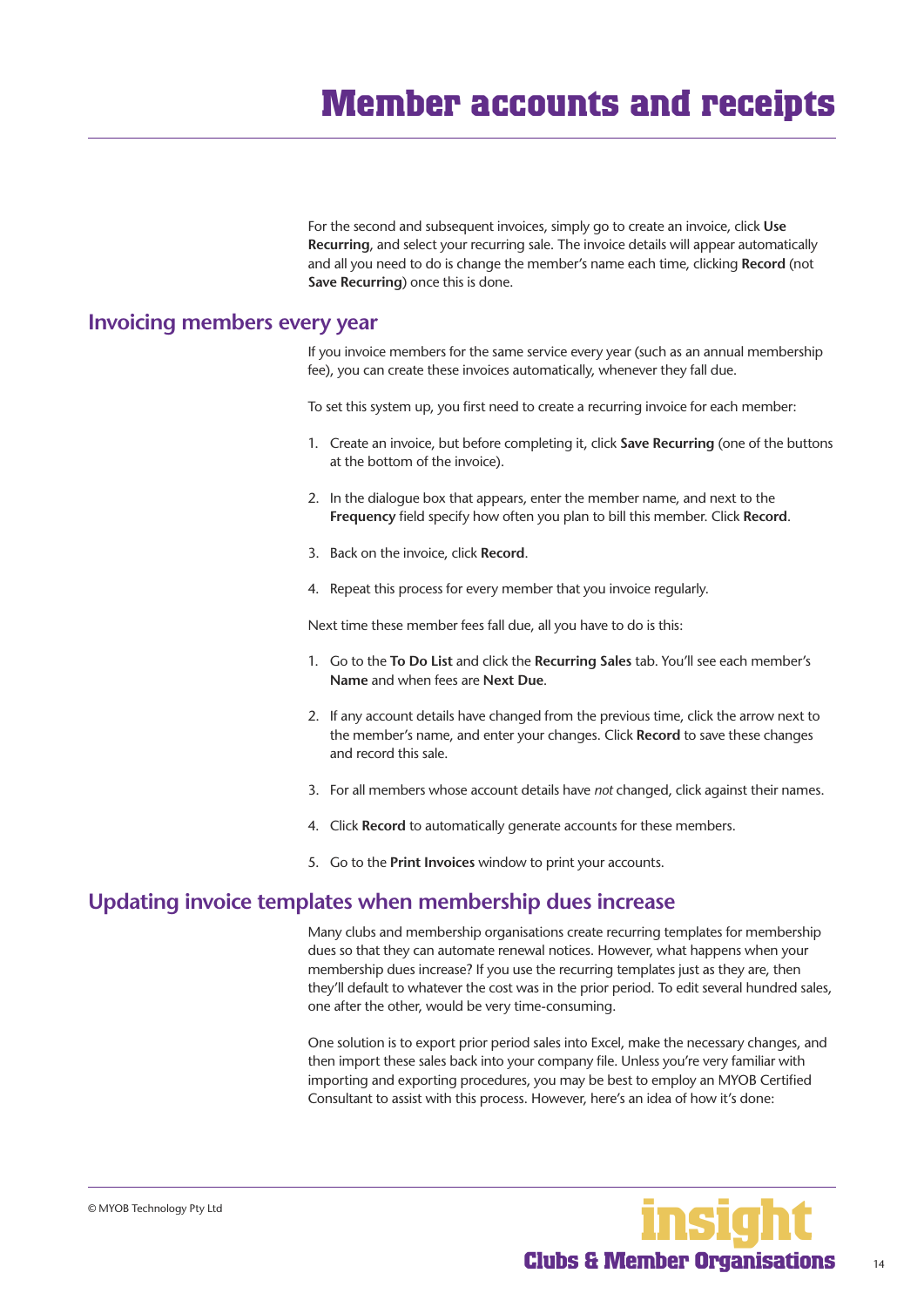- <span id="page-14-0"></span>1. Within your MYOB software, go to the **File** menu, choose **Export Data** and export last period's sales, creating a tab-delimited file.
- 2. Open up this file in Excel, then search and replace to update membership prices and dates. Change invoice numbers to current sequence.
- 3. Back in your MYOB software, back up your company file! (Just in case you have problems with step 4.)
- 4. Go to the **File** menu, choose **Import Data** and import the updated sales.
- 5. Print all relevant reports to ensure your data imported correctly.

An alternative solution is to purchase MoreWays, an independent program that has been designed specifically to work with MYOB software. MoreWays enables you to create templates for all members, setting the frequency, start date and (optionally) end date for each item. You can choose between template prices or item prices and the good news is that should you change an item price, this updates your member templates. See **www.twokeys.com.au** to find out more.

#### **Recording membership dues paid in advance**

Some auditors like you to calculate the value of membership dues paid in advance at the end of each financial year. There's no instant way to look up such a figure, but one tip is to print your membership list complete with renewal dates (see *[Keeping track of renewal](#page-9-0)  [dates on page 10](#page-9-0)*), then send this report to Excel and make your calculations from here.

Once you've calculated the value of dues paid in advance, you can go to the **Accounts**  command centre, click **Record Journal Entry** and make the relevant journal. You may want to ask your accountant or auditor as to their preferences regarding how you record this journal.

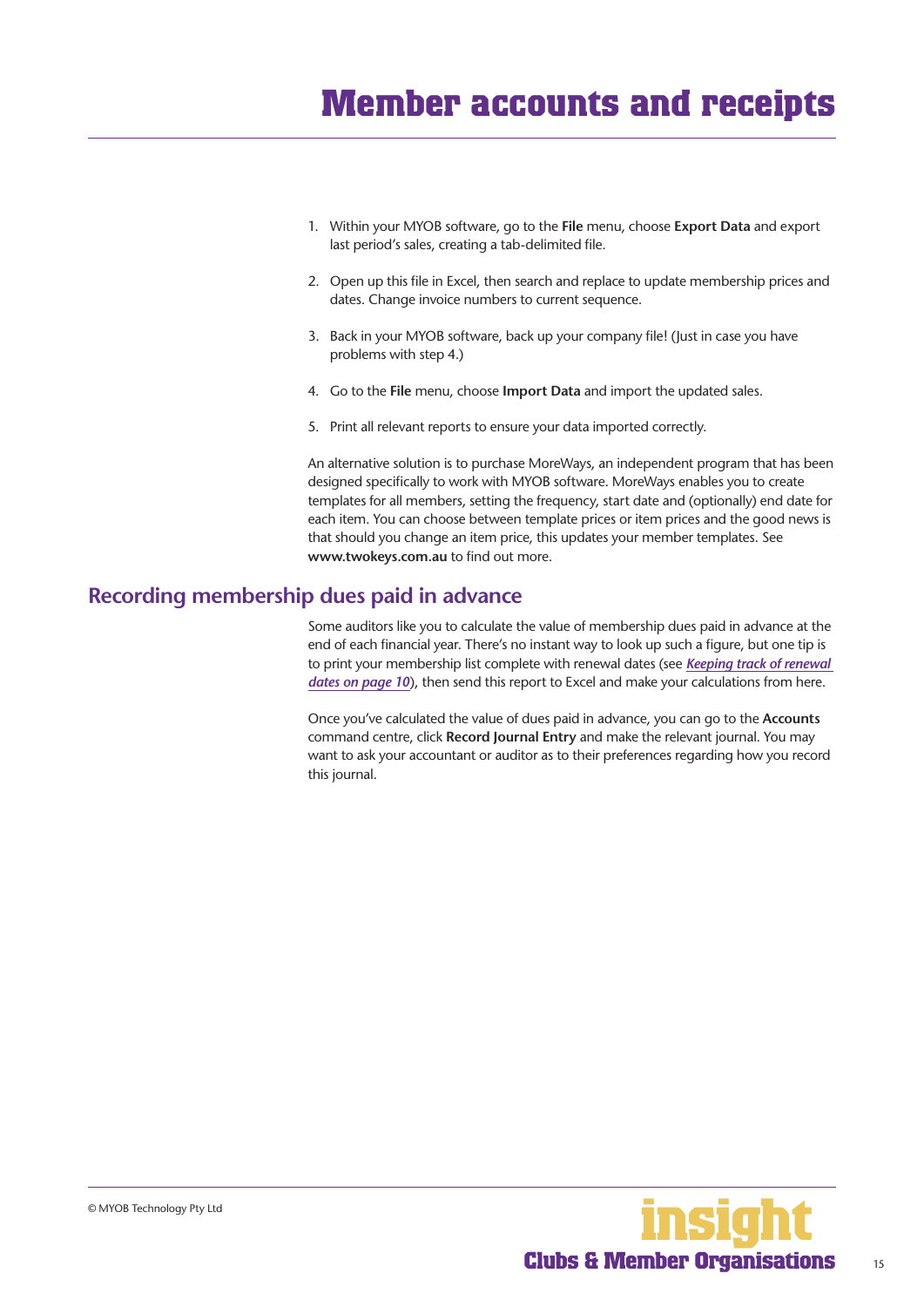<span id="page-15-0"></span>The wonderful thing about MYOB software is the way it integrates into the rest of your business applications. You can send letters direct from your MYOB company file so that they open up in Word complete with member details. You can create your own standard letters, then highlight groups of members from within your MYOB company file, and at the click of a button, create personalised letters in Word for each one. And when working on the fly (assuming you have Office XP or 2003), just type a member's name in Word, Excel or Outlook and the Smart Tag menu appears, allowing you to automatically insert a whole range of details.

#### **Sending letters direct from your cards list**

It's easy to send a letter to one of your members direct from your MYOB software. Simply highlight their name in the **Cards List** and click **Letter**. Then pick the template you want from the list, click **Use Template** and you're away. Your word processor will automatically open and display the letter, with name and address details already completed.

To send a letter to several members, go to the **Card File** command centre and click **Create Personalised Letters**. Follow the prompts, select your template, and all the letters will appear in a mail-merge document, with personalised name and address details on each one.

#### **Creating new standard letter templates**

If you like, you can edit any of the standard templates to suit your organisation:

- 1. Identify the template that is most similar to the one you're trying to create and note what it is called.
- 2. Start your word processor, go to the **File** menu and choose **Open**.
- 3. Go to the **Letters** folder that is located within your MYOB program folder and open the template that you identified in step 1.
- 4. Make your changes, adding fields, removing fields or inserting text as you require.
- 5. Click **Save As** when you're done, remembering to save your file as a template, not as a document.

#### **Using Smart Tags for automatic viewing of member details**

Smart Tags are a feature of Microsoft Office XP and 2003 and provide a way of inserting information from your MYOB company file directly into Microsoft Office programs such as Word, Excel and Outlook.

For example, if you're in Microsoft Word and you type the name of one of your members, a smart tag icon appears above the name and a dotted purple line appears under the name. You can then right-click with your mouse to reveal a list of options, such as inserting the customer's address, their unpaid invoice details or their credit limit.

There are several choices but if, for example, you selected **Insert Bill To Address**, the member's address automatically appears in your Word document. Sounds so simple, and once you get the hang of them, Smart Tags are a real time-saver. To delve into the fine detail of this topic, check out the Smart Tags help document at **www.myob.com.au/support/** .

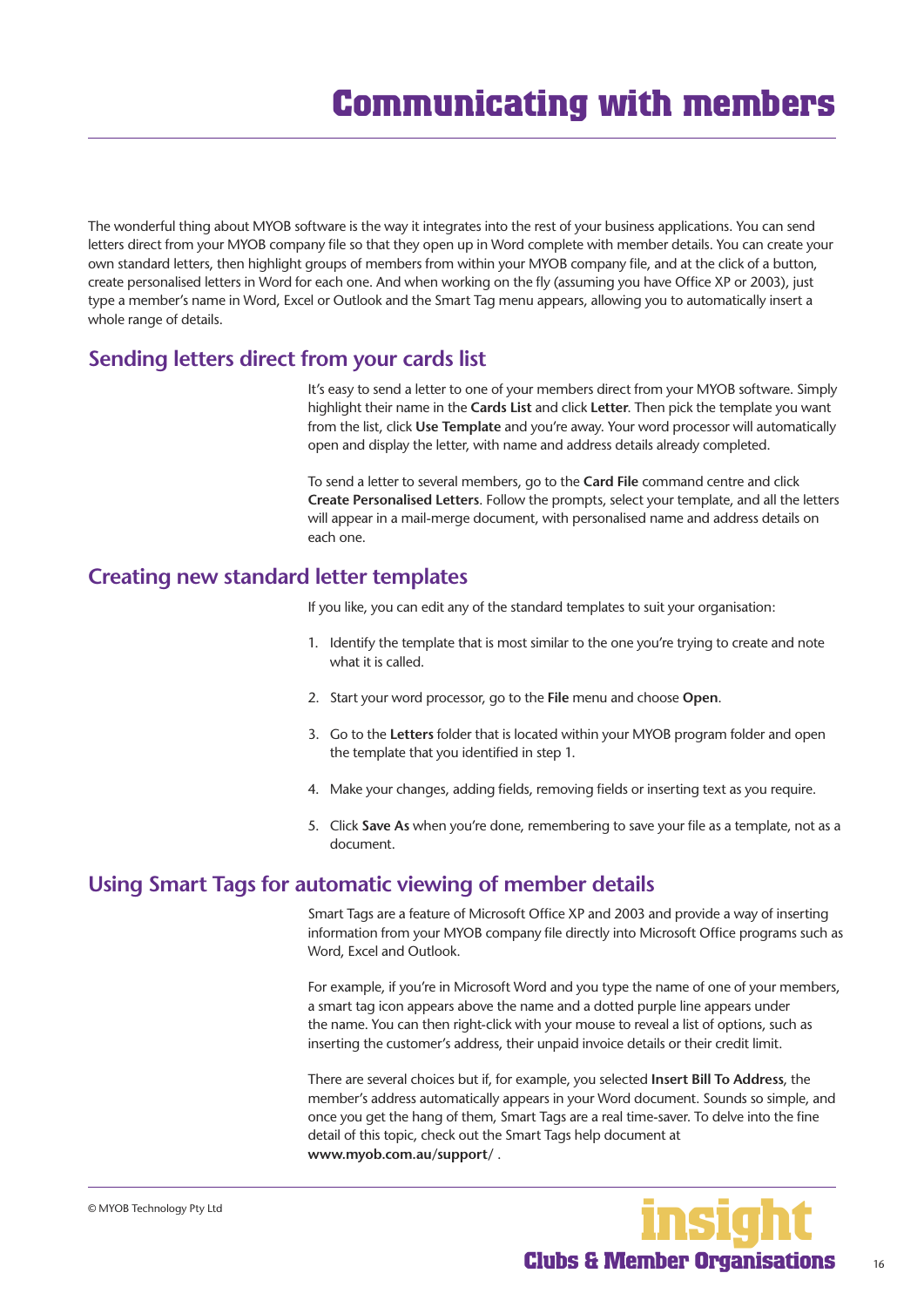<span id="page-16-0"></span>MYOB software has lots of ways to help you manage outstanding accounts. You can send out monthly statements, mail out reminder letters automatically, offer members the ability to pay by BPAY® or credit card and last but not least, see what fees are outstanding, with a single click of a button.

## **Collecting money faster with BPAY and POSTbillpay**

By subscribing to a service called MYOB M-Powered® invoices, you can offer members the choice of paying invoices by BPAY®, Postbillpay (at all Australia Post outlets) or by credit card over the phone.

The main advantage of this service is that by providing more ways for your members to pay you, you'll be paid quicker. Membership organisations often end up with lots of members owing small amounts of money, and it's good to be able to offer a countersuggestion to the reply "I'll mail a cheque tomorrow". Also, by offering these facilities you will make your business look that much 'bigger' and more professional.

For more information about MYOB M-Powered invoices, and to read the Product Disclosure Statement, see **www.myob.com.au/m-powered/** .



**Collect money faster by offering your members more payment choices**

#### **Printing bank deposit slips**

Membership organisations often receive lots of cheques and, if renewal for all members falls due at the same time of year, sometimes end up banking upwards of fifty cheques per day. You can cut down on the amount of time this takes by printing bank deposit slips direct from your MYOB software.

Here's what to do:

- 1. Go to the **Banking** command centre, click **Receive Payments** and record the cheque details as normal.
- 2. Select **Cheque** as your **Payment Method**, click the **Details** button and complete the **BSB** and **Account Name**. (Details such as the **Account No** and **Cheque No** aren't essential for printing bank deposit slips, so you can leave these fields blank.)
- 3. Before recording this transaction, make sure you've clicked the **Group with Undeposited Funds** radio button, rather than **Deposit to Account**.

BPAY is a registered trademark of BPAY Pty Ltd

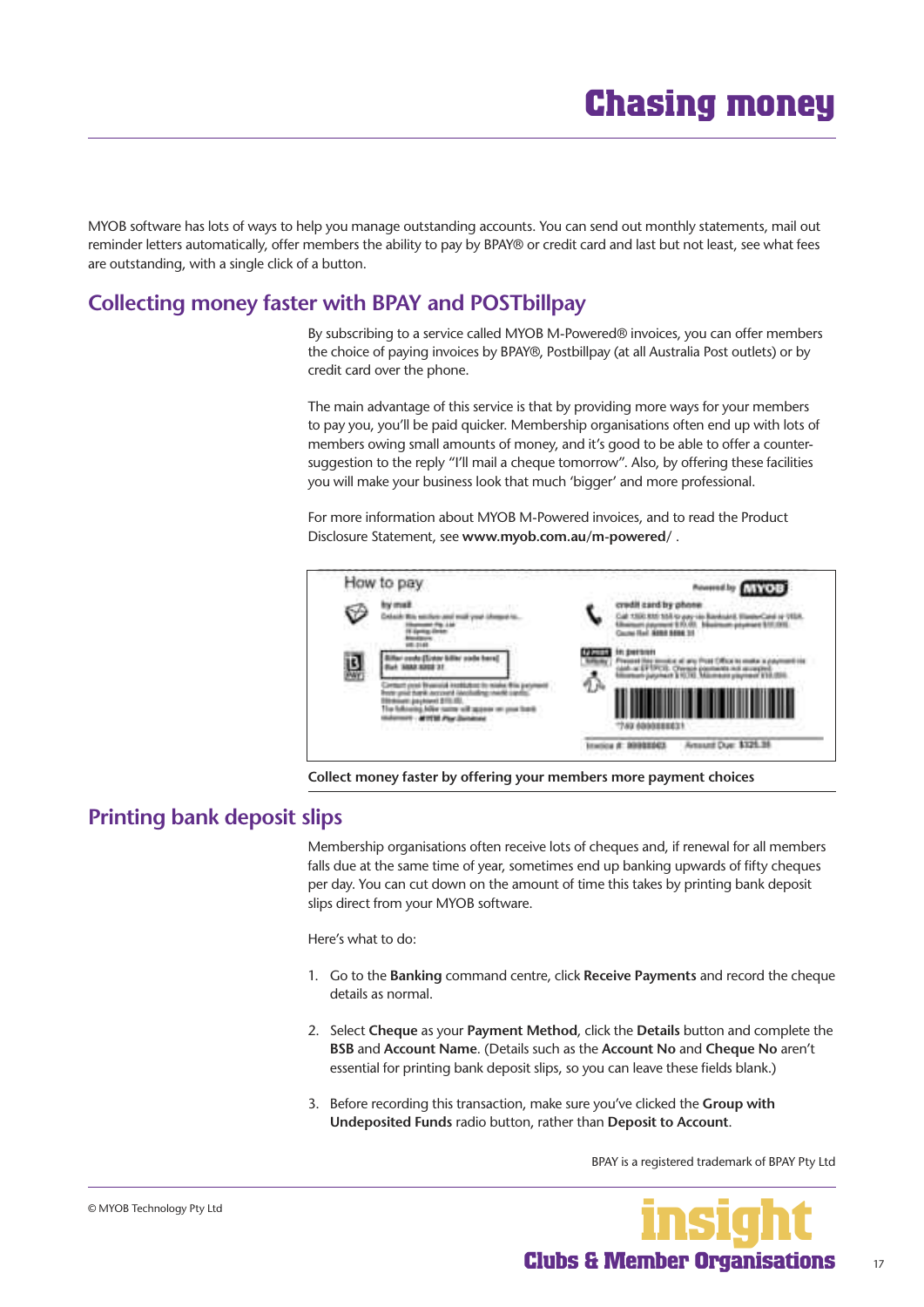- 4. Go to the **Prepare Bank Deposit** window and mark all the cheques that you're banking that day. Before recording the deposit, click **Print**.
- 5. If you want the bank to stamp a copy for your records, print a duplicate Bank Deposit Slip at this point.

#### <span id="page-17-0"></span>**Recording member payments automatically**

If you subscribe to MYOB M-Powered® invoices, every business day you'll receive an email notification of all payments made by your members using the MYOB M-Powered Services. The email contains an electronic payment file that you can import into your MYOB company file to automatically record these member payments and update your records. This feature is only availble in MYOB Accounting, MYOB Accounting Plus and MYOB Premier.

#### **Seeing how much you're owed**

Go to the **Analysis** menu in the Command Centre and choose **Receivables**, or, for MYOB BusinessBasics and MYOB FirstEdge, simply click **Analyse Receivables** in the **Sales** command centre. You'll see a summarised Analyse Receivables report, aged as at the current date, showing the names of all members who owe you money and how overdue they are. You can click the zoom arrows next to any member's name to go straight to a detailed breakdown of their outstanding invoices.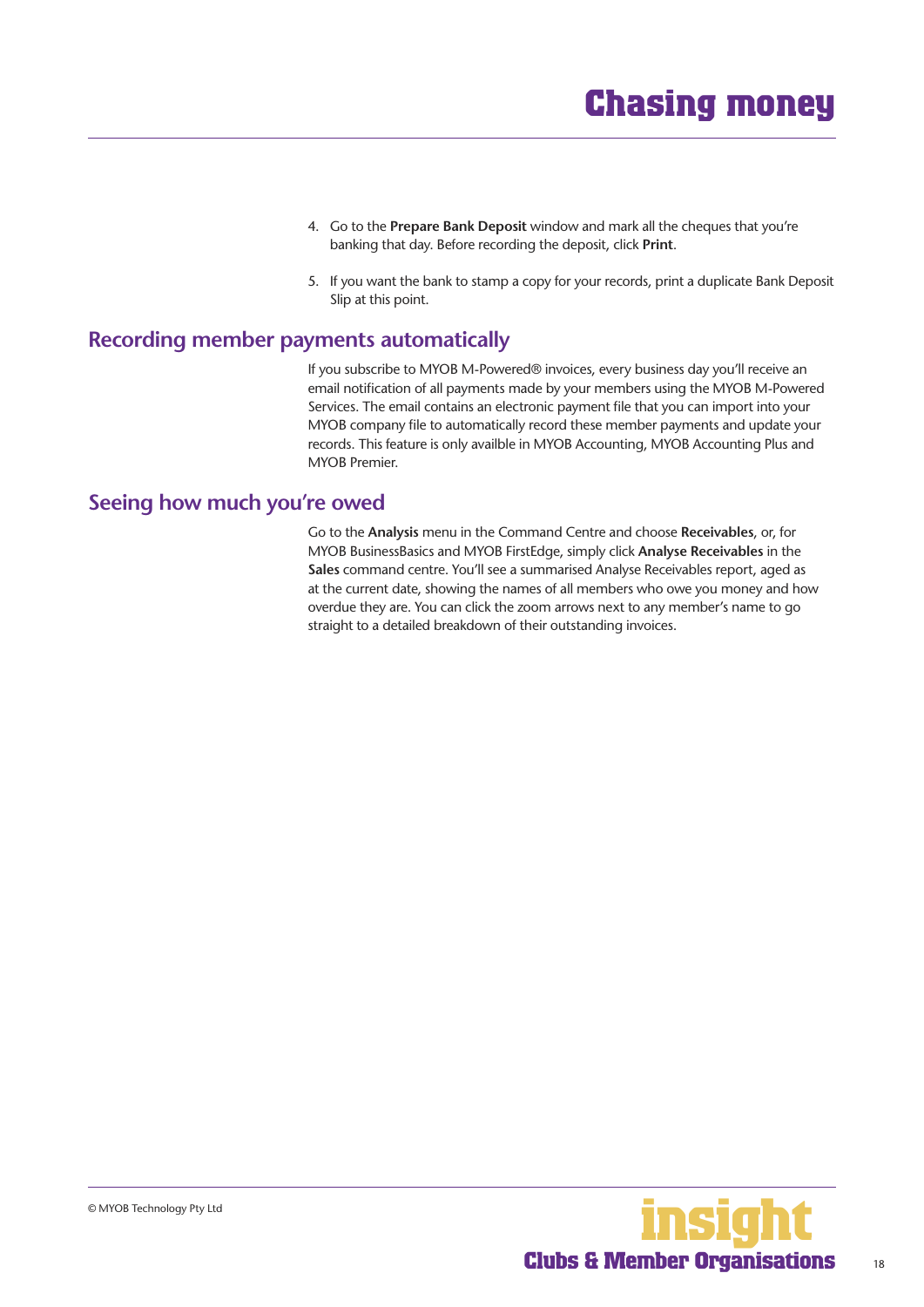<span id="page-18-0"></span>The simplest way to record expenses, suitable for most clubs and member organisations, is to go to the **Banking** command centre and click **Spend Money** (or, for MYOB BusinessBasics and MYOB FirstEdge, go to the **Bank Register** and select **Spend Money** as the transaction type).

An alternative way to record expenses, suitable for larger organisations, is to enter all supplier invoices in the **Purchases**  command centre when you receive them. Later, these invoices are paid using the **Pay Bills** window. (Note that purchases aren't available in MYOB BusinessBasics or FirstEdge.) This method works well if your organisation pays a substantial amount of accounts each month and needs to keep tabs on how much is owed, but by its very nature is a more complicated way of working.

#### **Recording expenses**

To record an expense,

- 1. Go to the **Banking** command centre and click **Spend Money**. (Or, if you're using MYOB BusinessBasics or MYOB FirstEdge, select the **Spend Money** transaction type from the **Bank Register**.)Click the **Pay from Account** button in the top-left and select your bank account, or, if you plan to make this payment online, click **Group with Electronic Payments**.
- 2. For cheques, enter the cheque number in the **Cheque No.** field. For other transactions, such as credit card debits or electronic payments, simply ignore the **Cheque No.** field.
- 3. Enter the date and amount, and in the **Card** field, enter the name of the person you are paying. If you've never paid this person before, you'll see a list of cards, asking you to select one of them. Either double-click on a name to select it from the list or click **New** to create a new card.
- 4. Write a brief description in the **Memo** field, if desired.
- 5. In the **Acct#** column, specify which account this expense should go to.
- 6. Check the **Amount** is correct. Usually, this amount includes GST, assuming you've marked the **Tax Inclusive** checkbox on the top-right.
- 7. Fill in the **Job** column if you want to track expenses by particular projects or cost centres. Otherwise, leave this column blank.
- 8. If you want to include additional information about this transaction, do so in the additional **Memo**  column that appears next to the **Job** column.
- 9. Fill in your **Tax** code, double-check the tax total (this calculates automatically), then click **Record**.

**Recording expenditure is easy**

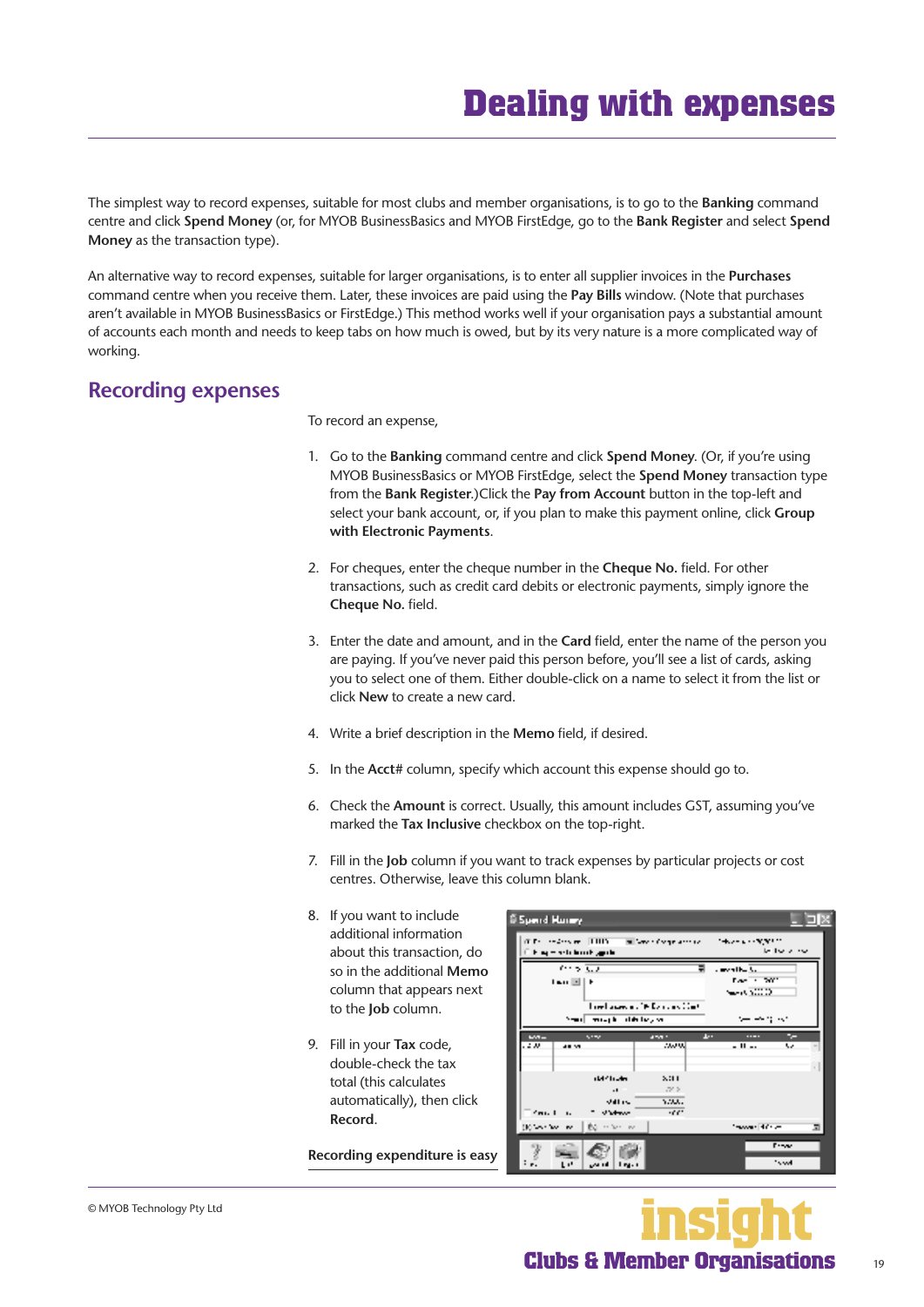#### <span id="page-19-0"></span>**Recording a supplier invoice**

Clubs and member organisations tend to use one of two layouts when recording purchases: either an Item layout or a Service layout. Most purchases, such as advertising, electricity or telephone accounts, are likely to be Service purchases. However, if you purchase goods for resale (maybe you sell member handbooks, T-shirts or other items), then an Item purchase is best.

Here's how to record a purchase:

- 1. Go to the **Purchases** command centre and click **Enter Purchases**.
- 2. Click the **Layout** button and select either **Item** or **Service** as your layout.
- 3. Fill in the supplier name and if required, enter the purchase order number.
- 4. Check the date and enter the supplier's invoice number in the **Supplier Inv#** field.
- 5. For item invoices, enter the **Quantity**, **Item Number** and check the **Price**. Enter each line one at a time, making sure the final total tallies.
- 6. For service invoices, choose your allocation account in the **Acct#** field. Don't worry about detailed descriptions, as they're usually not necessary. A general description such as 'materials' does just fine.
- 7. Make sure the GST total matches with your supplier invoice, and then click **Record**.

#### **Paying suppliers electronically**

MYOB M-Powered® payments enable you to make electronic payments to your suppliers directly from your MYOB software. Once you subscribe to this service, you can use your MYOB software to record payments in your company file and then transmit these payments electronically using a secure link. The M-Powered Services Centre, accessible from any command centre, monitors the progress of all payments and, at your request, emails or faxes remittance advices direct to your suppliers.

If you pay more than five suppliers per week, M-Powered payments are well worth the fees. If you were to put a value on your own time (or on your bookkeeper's time) and calculate how long it takes you to pay a supplier (including writing a cheque, printing a remittance advice, writing their address on an envelope, entering the payment into your MYOB company file, and so on) as well as the costs (the envelope, the stamp, the petrol to the post office, etc.), then chances are that paying a supplier is much more expensive than you think.

M-Powered payments offer other benefits too, although these are somewhat less tangible. You can schedule payments to be made at future dates, ensuring that suppliers are paid on time, even when you're away from the business. Payments are more secure, as you pay directly from your account into your supplier's account (whereas cheques are more prone to fraud or getting lost in the mail). Finally, an M-Powered Services Centre keeps track of all online payments, including when payments are sent, when they're processed, if they fail due to insufficient finds, and so on.

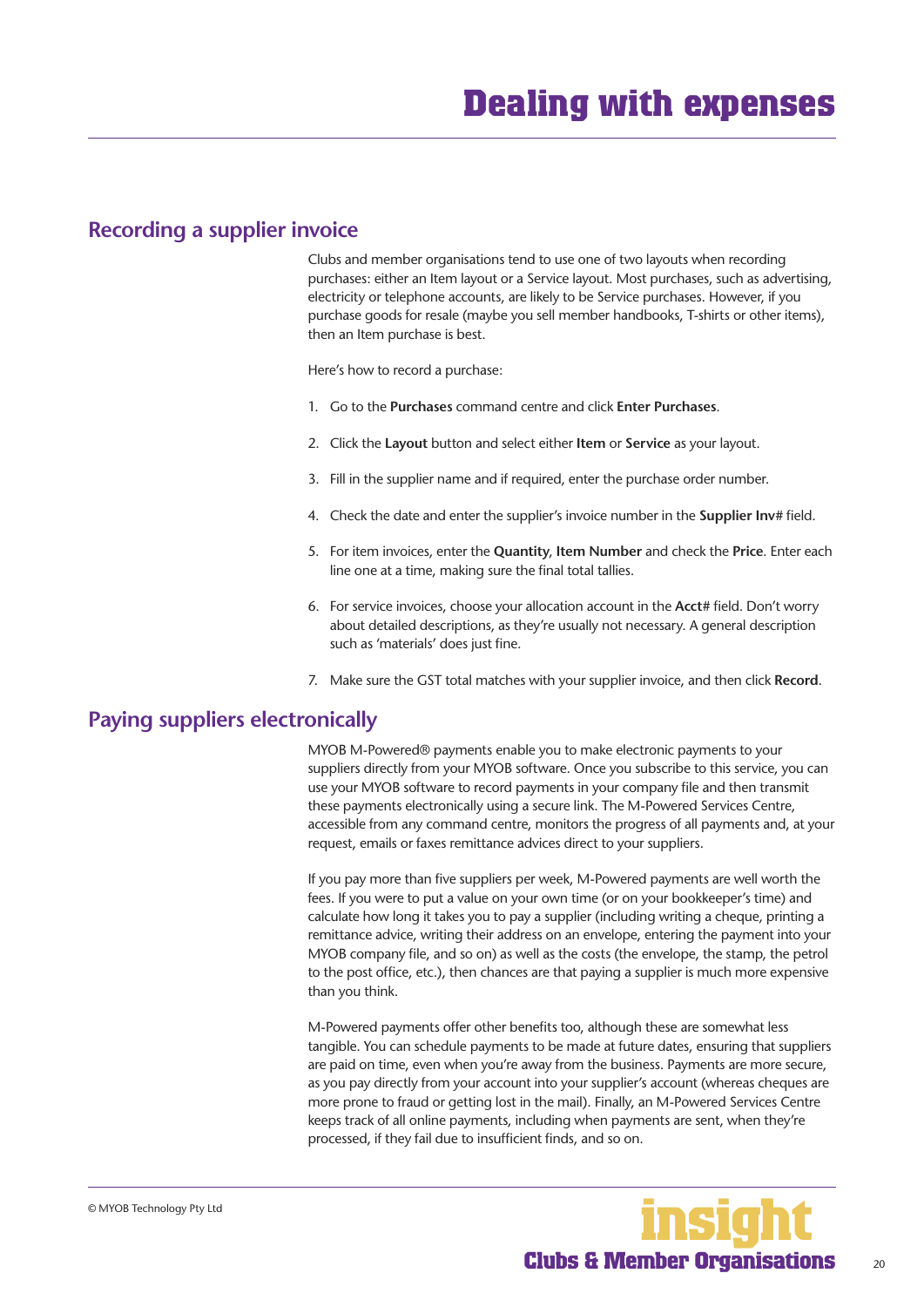# **Dealing with expenses**

Note that M-Powered payments are only available for MYOB Accounting v14, MYOB Accounting Plus v14 and MYOB Premier v8.

For more information about M-Powered payments, including how to subscribe, the current pricing structures, or to read the Product Disclosure Statement, see **www.myob.com.au/m-powered/** .

#### **Organising petty cash**

The amounts may be 'petty' in regards to your petty cash tin, but that's not to say you won't have difficulty getting it to balance. Here's a method that's foolproof for almost any organisation:

- 1. Start off with a float, say \$200. Write a cash cheque for this float, and allocate this cheque to an asset account called 'Petty Cash'. If you don't have an account by this name already, create one now, remembering to select Bank as the Account Type.
- 2. Whenever employees take money out of the tin, get them to give you a receipt in exchange. Store these receipts in the tin.
- 3. Now, add up the receipts and work out which expense categories they belong to. Then go to the **Spend Money** window but this time *change the bank account* at the top to read Petty Cash**.** Complete the payment, allocating it across several allocation accounts and several amounts. Click **Record** when you're done.

#### **Recording petty ca**

4. When funds in th tin get low, write out a cash chequ top the tin back to its original floa value. For examp if you have a \$20 float but there's \$4.50 left in the tin, write out a ca cheque for \$195. Allocate this che to Petty Cash.

| sh                 | <b>Ellopard Water</b>                                                                                                                             | 口回风                                                                                                |
|--------------------|---------------------------------------------------------------------------------------------------------------------------------------------------|----------------------------------------------------------------------------------------------------|
|                    | 同時の後に<br>$\mathbf{1} \cdot \mathbf{1}$<br>Turkin voorun<br>a consideration of the con-                                                            | Diamond (1932).<br>Filosofies                                                                      |
| he                 | $208.77$ $\overline{1011}$ $\overline{10}$<br>╗<br>Kent Till kollah                                                                               | <b>Market Comment</b><br><b>CHILD 2002</b><br>A - PIX                                              |
| Ê<br>ue to         | the model of the control of the control of the<br>the contract, sure                                                                              | アラル・ストラー こう                                                                                        |
| up<br>at<br>ble,   | $\sim$ 4.1<br><b>Carried</b><br>5.11<br>Ultrate set:<br>uw<br>۴ŏ<br>6170<br><b>Cleveland</b><br><b>FTI</b><br>Para sa<br>H.<br>61.52<br>Safe when | <b>J</b> 11<br>$\mathbf{r}$<br>$\frac{1}{2}$<br>l sebistar<br>in v r<br>÷.<br><b></b><br>ka e<br>m |
| )0<br>only         | 4.29.000<br>$1 - 11$<br>6.45<br>a an<br>こんじょ<br>n tr<br><b>ENRY TER</b><br>クス<br><b>U.B.Rose</b>                                                  |                                                                                                    |
|                    | <b>Countracte</b><br>(C) Smallers and                                                                                                             | Castro: Head Chief<br>ы                                                                            |
| ash<br>.50.<br>que | $\cdots$<br>.<br>- 1111<br>. .                                                                                                                    | $\cdots$<br>Kansa                                                                                  |

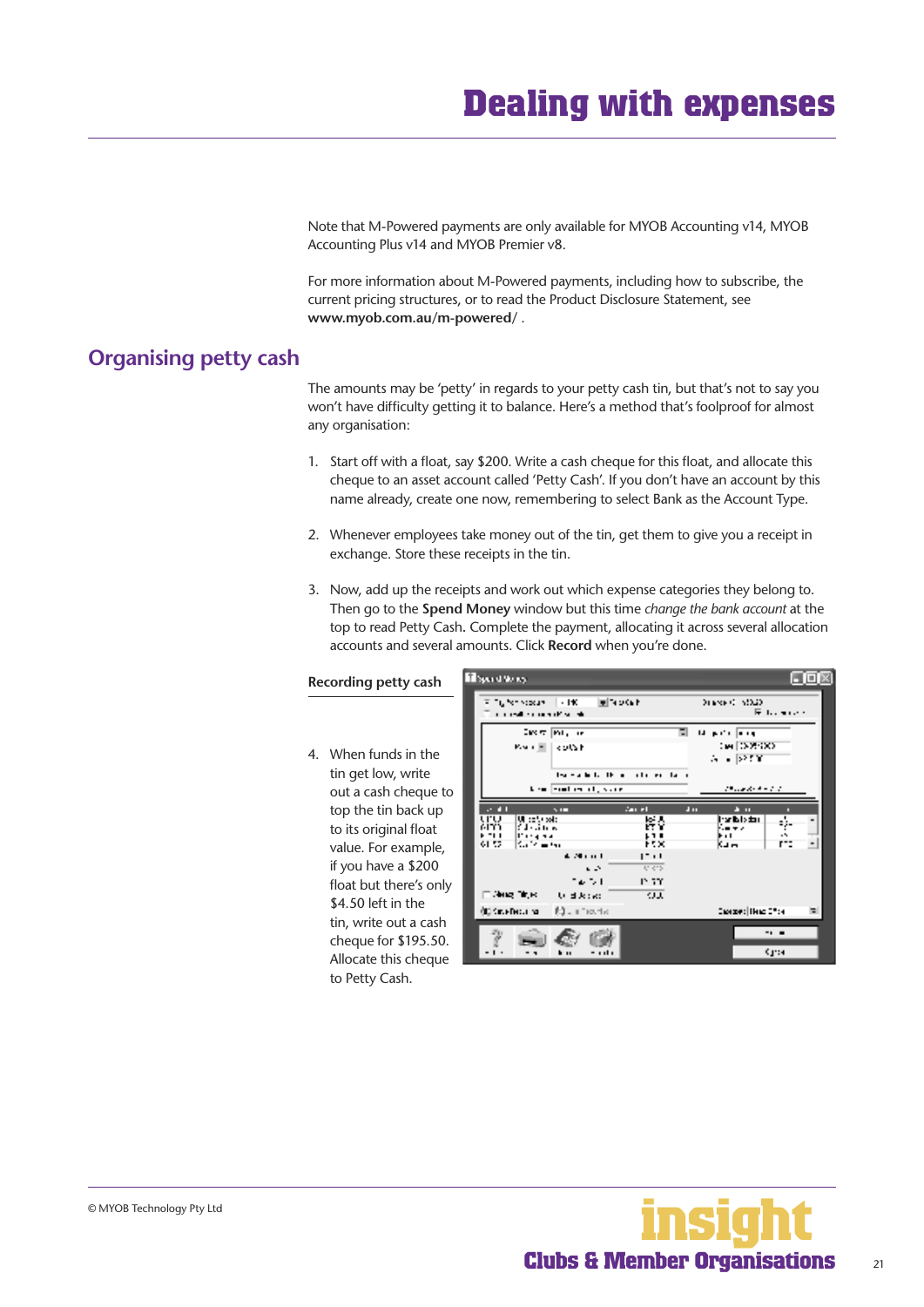#### <span id="page-21-0"></span>**Tracking assets and depreciation**

Many clubs and member organisations end up owning a diverse range of assets (furnishings, computers, books, motor vehicles, etc) and for insurance and depreciation purposes will need to maintain an asset register. MYOB AssetManager Pro provides the perfect solution.

MYOB AssetManager Pro is designed in a way that looks and feels similar to other MYOB software, with similar account numbering and structures. You can keep an organised record of your assets, as well as calculating monthly and annual depreciation figures. AssetManager can track assets by location, cost centre or any other way you choose, and keep a detailed log of service calls for equipment.

To find out more about MYOB AssetManager Pro visit **www.myob.com.au/products/assetmanager\_pro/** .

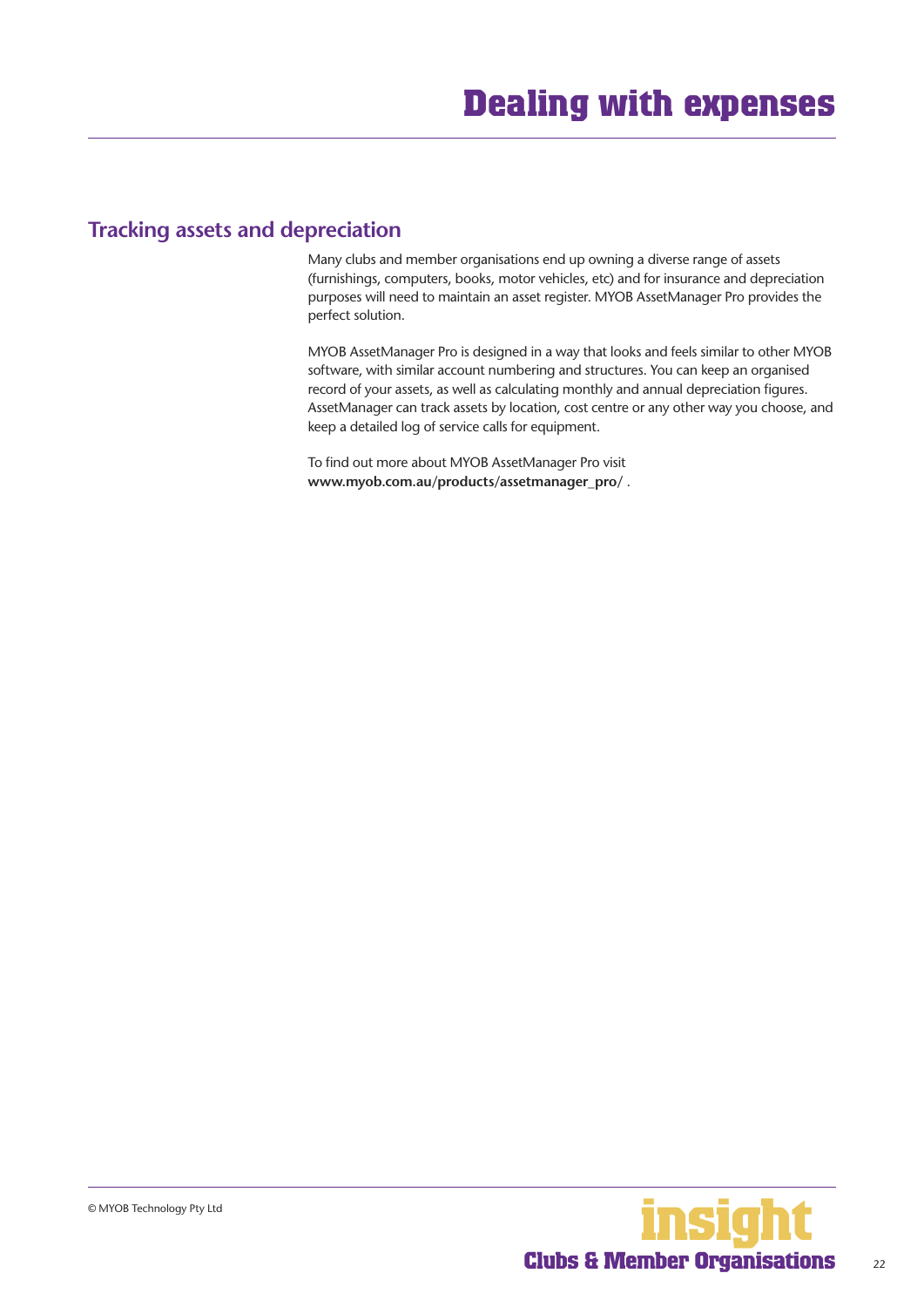# <span id="page-22-0"></span>**Reporting on fundraising and sponsorship**

Most clubs and member organisations do some form of fundraising or sponsorship. The next few sections of this guide explain setting up an items list for things you buy and sell; tracking where donors or pledges come from and analysing the success of individual fund-raising drives.

### **Creating an items list for things you buy and sell**

Some clubs and member organisations buy items to resell, either to the general public or via mail-order to members. MYOB software makes it easy for you to track the income and expenditure from these sales.

The simplest approach is to create a description and price for each item in your Items List. When you create these items, mark the **I Sell This Item** checkbox only, and select an appropriate income account. This way you can raise receipts easily and efficiently and if desired, generate sales reports for each item sold.

The more complex approach is to keep track of quantities on hand, so that you record every unit bought and sold. When you create these items in your Items List, mark the **I Sell This Item**, **I Buy This Item** and **I Inventory This Item** checkboxes. This approach is more time-consuming than simply tracking what you sell, but proves to be an efficient way of monitoring stock levels, generating re-orders and keeping an eye on costs.

#### **Reporting on sponsorship income**

The easiest way to report on sponsorship income is to create a separate account in your Accounts List called 'Income from Sponsorships'. In addition to this, it's best to record sponsorship income in the **Enter Sales** window, as opposed to recording such receipts in the **Receive Money** window. By recording income as a sale, you can then take advantage of a whole range of sales reports. You'll be able to analyse your biggest sources of sponsorship income, what percentage of total income they contributed, how this compared to last year, and so on.

Don't forget that the GST rulings on sponsorship income differ to those that apply to income from donations. Talk to your accountant if you're at all unsure as to what GST code to use when recording sponsorship income.

## **Tracking the referral source for donations and fundraising**

You can track the referral source for all donations and fundraising. For example, if your club runs a radio campaign, asking for pledges of support, when you record the income from pledges (assuming you're using sales), you can enter 'Radio Campaign' as the **Referral Source**.

**Tracking referral sources for donations and fundraising**

| # Sales & Purchases Information                                             |                  |               |              |
|-----------------------------------------------------------------------------|------------------|---------------|--------------|
| 2:2:3                                                                       | Dros atrofect    | i Arastianus) | Power noise  |
| Berein Gem<br>жын<br>a i la lagua<br>.<br>$\sim$<br><b>195</b><br><br>- 11. | <b>Label Age</b> |               |              |
| <b>L.I.L.</b><br>$\cdots$                                                   |                  |               | $\mathbf{L}$ |

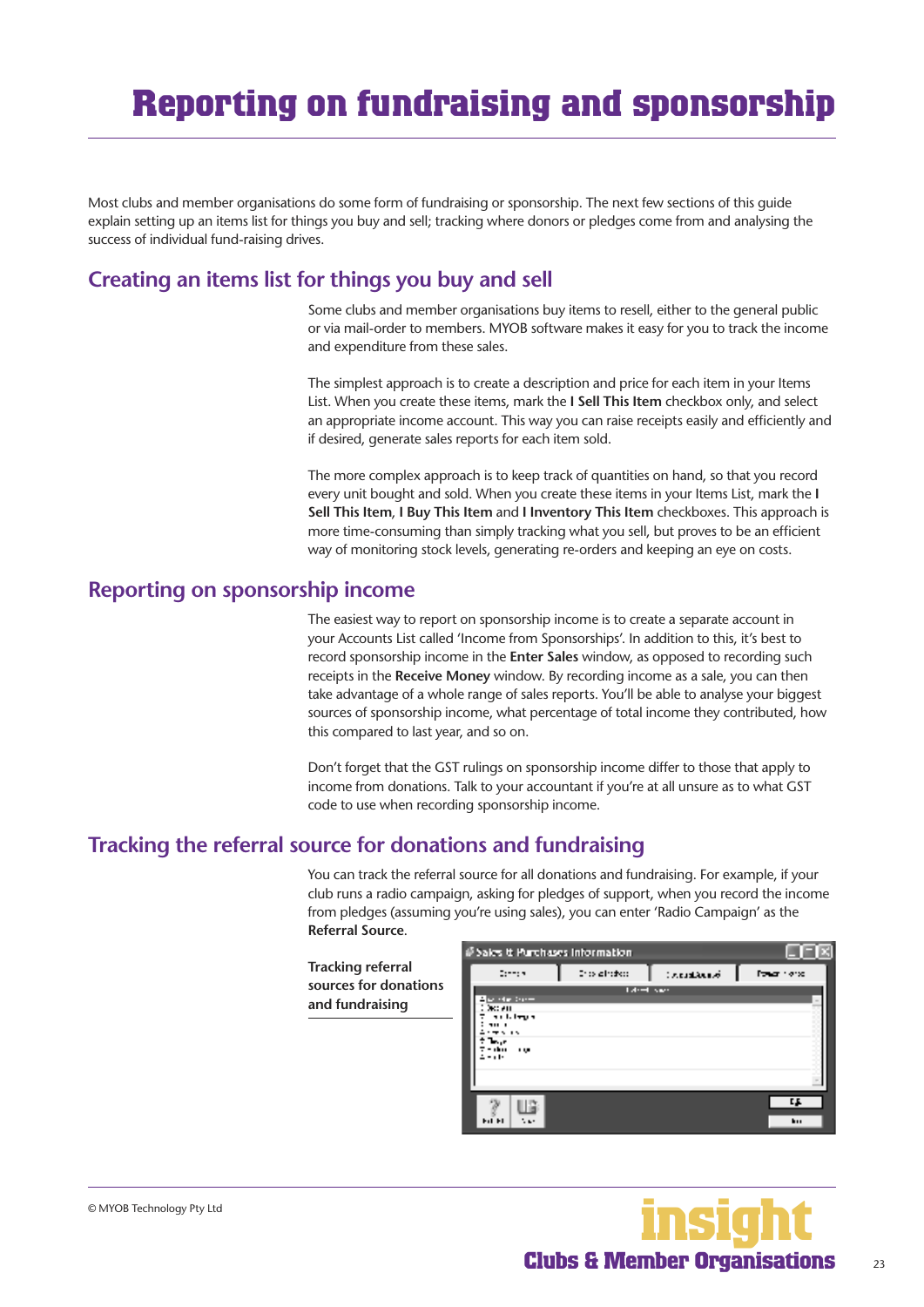# <span id="page-23-0"></span>**Reporting on fundraising and sponsorship**

If you note the referral source in this manner for all donations and fundraising activities, you can call up a Sales Referral Source report at any time, similar to the one shown below:

**Reporting income according to each referral source**



#### **Reporting on income from particular fundraising activities**

The easiest way to see how much income a particular fundraising activities generates is to set up a job for it (see *[Creating jobs and categories on page 27](#page-26-0)* for details). For example, if you were selling raffle tickets, you could create a new job in your **Jobs List** called "R" for raffle. Every transaction (both raffle sales as well as the expenses of printing raffle tickets) that related to the raffle would be coded with "R" in the **Job** field. Once complete, you can create lots of different reports, including a **Job Profit & Loss**  report, which would show summary income and expense totals for the fundraising activity, displayed along with a final net profit.

### **Recording the receipt of grants and donations**

- 1. Go to the **Banking** command centre and click **Receive Money** (or, for MYOB BusinessBasics and MYOB FirstEdge, go to the **Bank Register** and select **Receive Money** as your transaction type)**.**
- 2. Record the **Date, Amount** and **Payor** (the **Payor** is the person or organisation from whom you have received the grant).
- 3. Select an income **Allocation Account**. This will start with **4-** and should be called something like "Income from Grant" or "Income from Subsidy". For more information about accounts, see *[Setting up your income accounts on page 26](#page-25-0)*.
- 4. Enter **Job** or **Category** details, if relevant. For more information about jobs and categories, see *[Analysing income and expenditure for different cost centres on](#page-25-0)  [page 26](#page-25-0)*.
- 5. Check the **Tax** code and click **Record**. (Don't forget that many government grants include GST.)

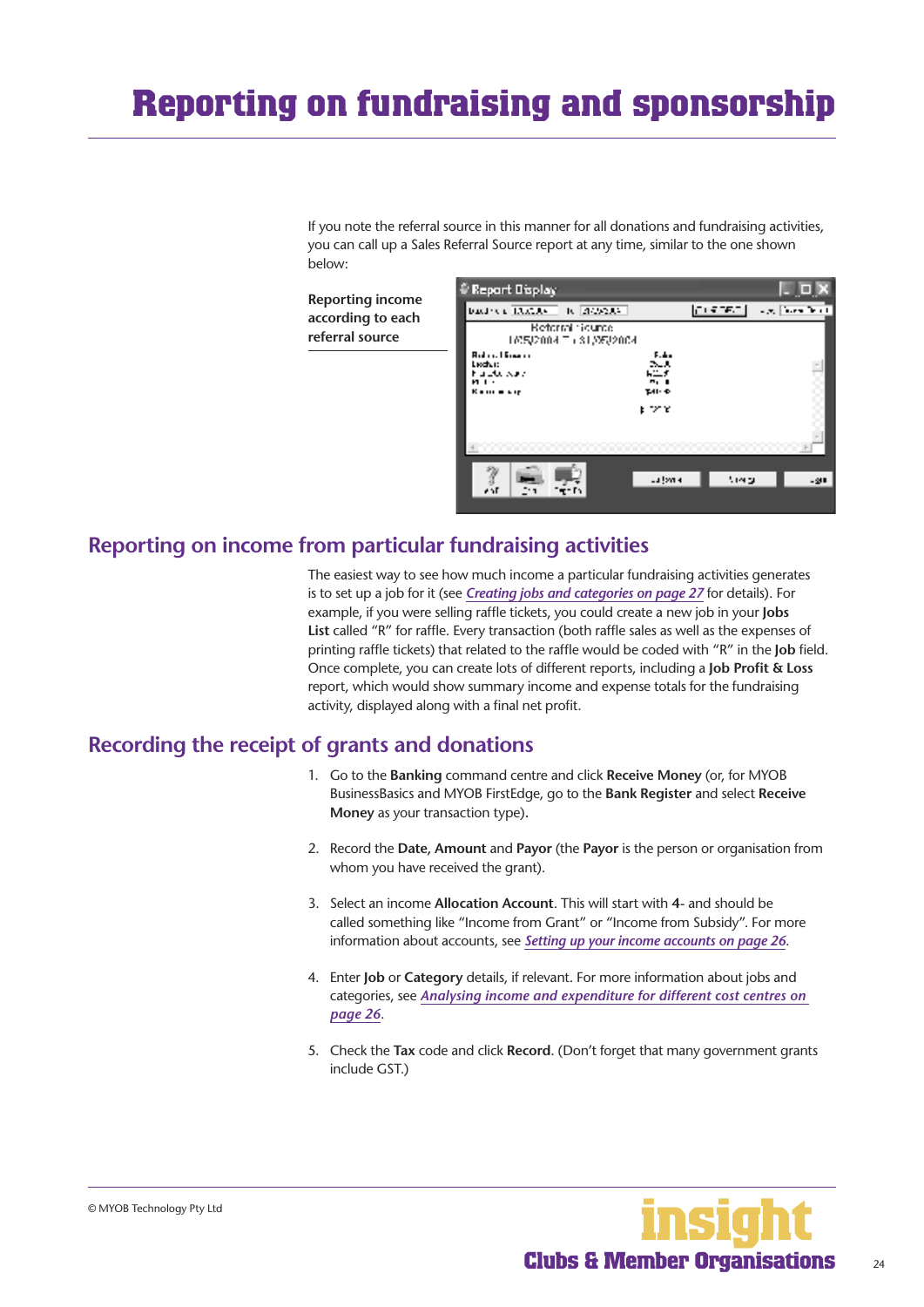# <span id="page-24-0"></span>**Case study – Lothian Chamber of Commerce**

#### **Business Name: Lothian Chamber of Commerce**

### **Overview: Lothian Chamber of Commerce is based in a country town of about 15,000 people and uses MYOB Accounting to record all transactions.**

Lothian Chamber of Commerce is largely run by a small group of committed business people. They employ one business manager and one part-time secretarial assistant. Membership fluctuates between 100 and 150 members and is renewed once a year, in July.

The chamber uses the Recurring Sales feature to record membership income. This way, all memberships falling due appear automatically in the **To Do List**. All they have to do is fix up any renewal notices that have something different or quirky about them, then click against the remaining renewal notices to record and print them, all in one hit.

Outstanding memberships then show up in accounts receivable. The chamber uses the **Personalised Letters** feature to send out reminder notices at periods of six, ten and then sixteen weeks, using a slightly different letter format each time.

Members are organised into groups, based on membership level (bronze, silver or gold), location (postcode) and business type (there are twelve broad categories). The chamber likes how they can pull out membership listings and income reports based on any one of these groups and finds that their MYOB software performs the roles of both accounting system and membership database perfectly.

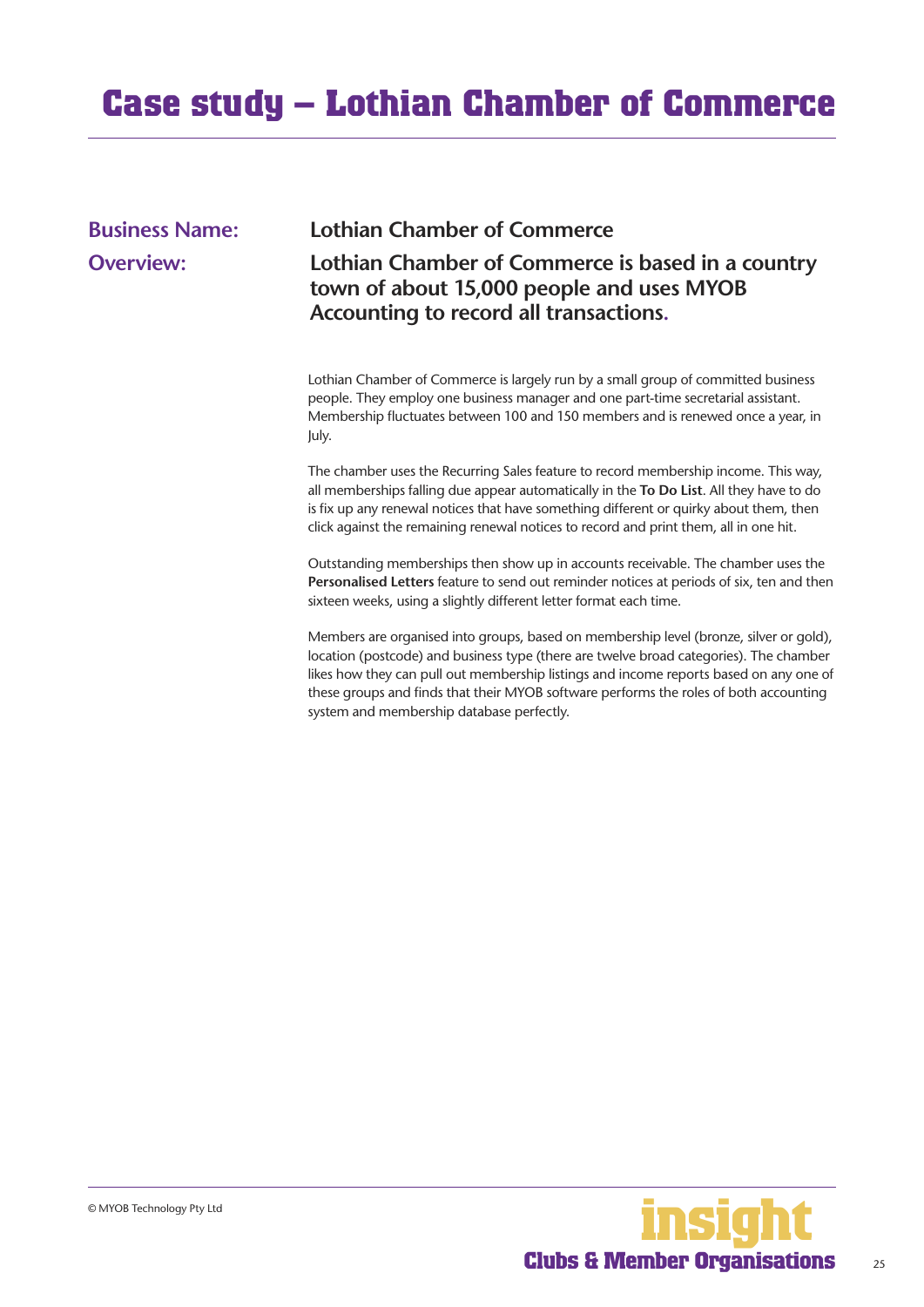<span id="page-25-0"></span>As soon as you start recording transactions in your MYOB software, you'll be able to see how much money has come through the door, what your total expenses have been and how much surplus or deficit you have at the end of the day. Useful as this information may be, chances are that your committee or reporting body may ask for more detailed financials. The next few sections explain how.

#### **Setting up income accounts**

One of the simplest ways you can provide detailed financial information for your organisation is to incorporate sufficient detail in the accounts list. Go to the **Accounts List**, click the **Income** tab, and read what's there. If you have three or fewer types of income categories, have a think about how you might describe your different income types in more detail. (However, around about eight income accounts is usually the maximum you would want to use.)

Maybe your club receives income from memberships, book sales, fundraising and donations. If so, create an income account for each source. Maybe your membership organisation is a trade association that receives money from memberships, grants, magazine subscriptions and advertising. Again, create an income account for each source.

By creating individual income accounts in this way, your financial reports will show at a glance how much income is received from each source, every time you print your Profit & Loss report.

#### **Analysing income and expenditure for different cost centres**

Many clubs and member organisations find that they need to analyse financial information in more detail than a basic Profit & Loss report can offer. Maybe they want to report on a particular project, see how much each service is costing to run, or set up budgets for different departments. All of this is possible (and even quite easy!) using the jobs and categories features.

The idea of jobs and categories is that every transaction can be coded in several different ways. For example, in the **Spend Money** transaction below, the **Card** shows the name of the supplier; the **Allocation Account** shows the type of expense, the **Job** column

shows the project code and the **Category**  shows the location.

**Use jobs and categories to track cost centres, projects or locations**

Jobs and categories (note that categories are only available in MYOB Accounting, MYOB Accounting Plus, MYOB Premier and MYOB AccountEdge) offer an additional level of



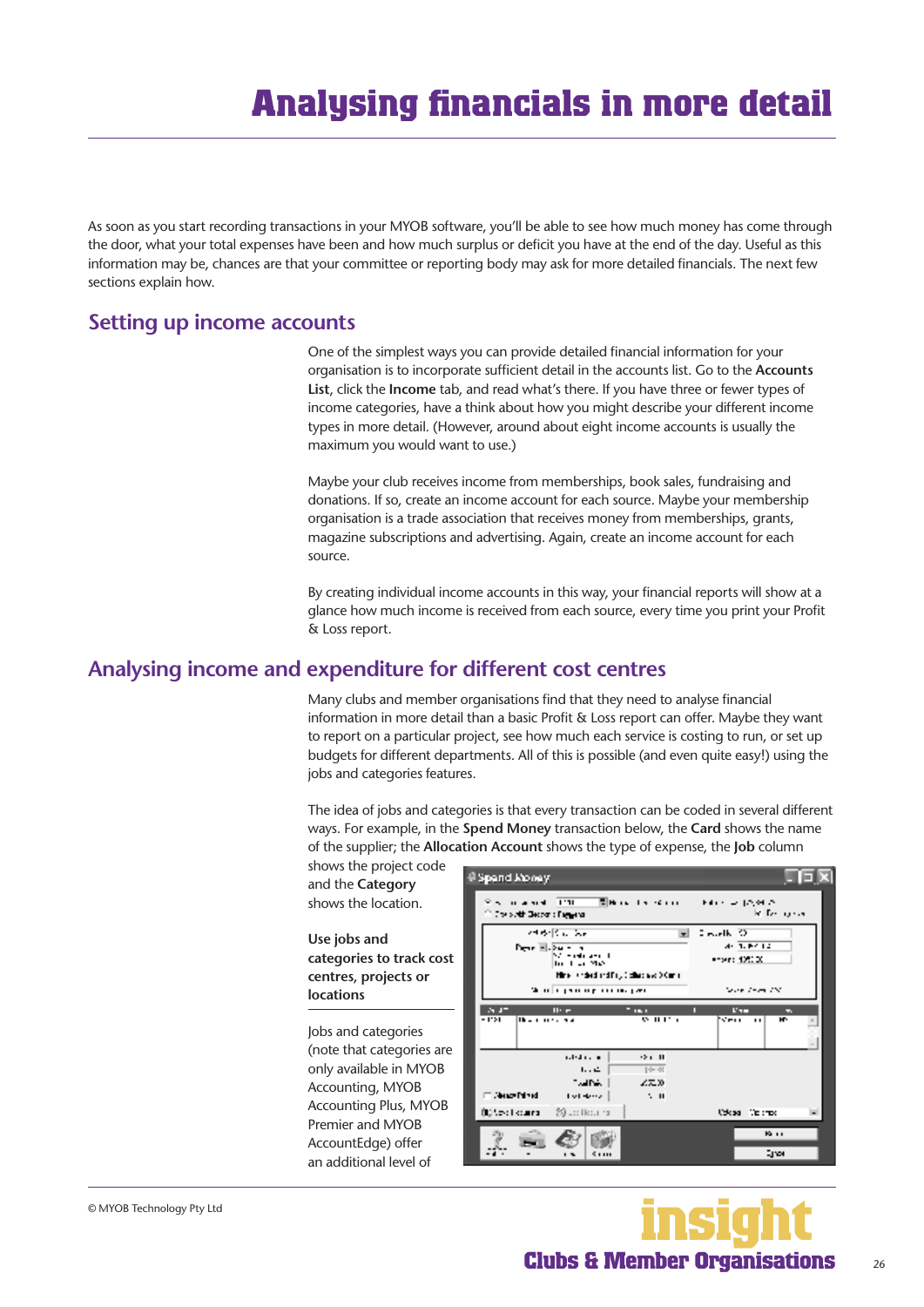# <span id="page-26-0"></span>**Analysing financials in more detail**

analysis in your financial reporting. Both jobs and categories provide an easy way to track the income and expenditure for different cost centres within your organisation.

Here are some ways in which different clubs and membership organisations take advantage of jobs and categories:

• An RSL club uses job numbers to track all transactions associated with the poker machines. This way, they can see how much net income they generate.

• An industry association organises a conference for their members each year. They use job numbers to track all transactions associated with the conference so that they can make sure that the conference fees are sufficient to cover expenses.

• A membership organisation has one office in each state of Australia. By creating a unique category for each office, they can monitor the running costs for each location.

#### **Creating jobs and categories**

To create a new job, go to the **Lists** menu, choose **Jobs** and then click **New**. Enter a **Job Name**, **Job Number** and a short description, if required. This is usually enough information to get started with (additional fields such as **Start Date**, **Finish Date** and **Manager** aren't essential). Click **OK** to return to the **Jobs List**.

To create a new category, you first need to turn on category tracking. Go to the **Setup**  menu, choose **Preferences**, and then click the **System** tab. Mark the **Turn on Category Tracking** checkbox.

Next, go to the **Lists** menu, choose **Categories** and click **New**. Enter a **Category ID**, **Category Name** and a short **Description**, if required.

If you want categories for every transaction to be compulsory, select **Categories are Required**, rather than **Categories are Not Required** when switching on category tracking in your system preferences.

**You can have both header and detail jobs**

## **Deciding between jobs and categories**

If you're unsure of whether to use categories or jobs for something, bear the following in mind:



- You can split a single transaction across several jobs, but you can't select more than one category for a single transaction.
- Jobs can be grouped in a way similar to general ledger accounts, with both **Header Jobs** and **Detail Jobs**, meaning that you can have cost centres within cost centres.
- You can print a Balance Sheet for each category, but you can't print a Balance Sheet for each job.

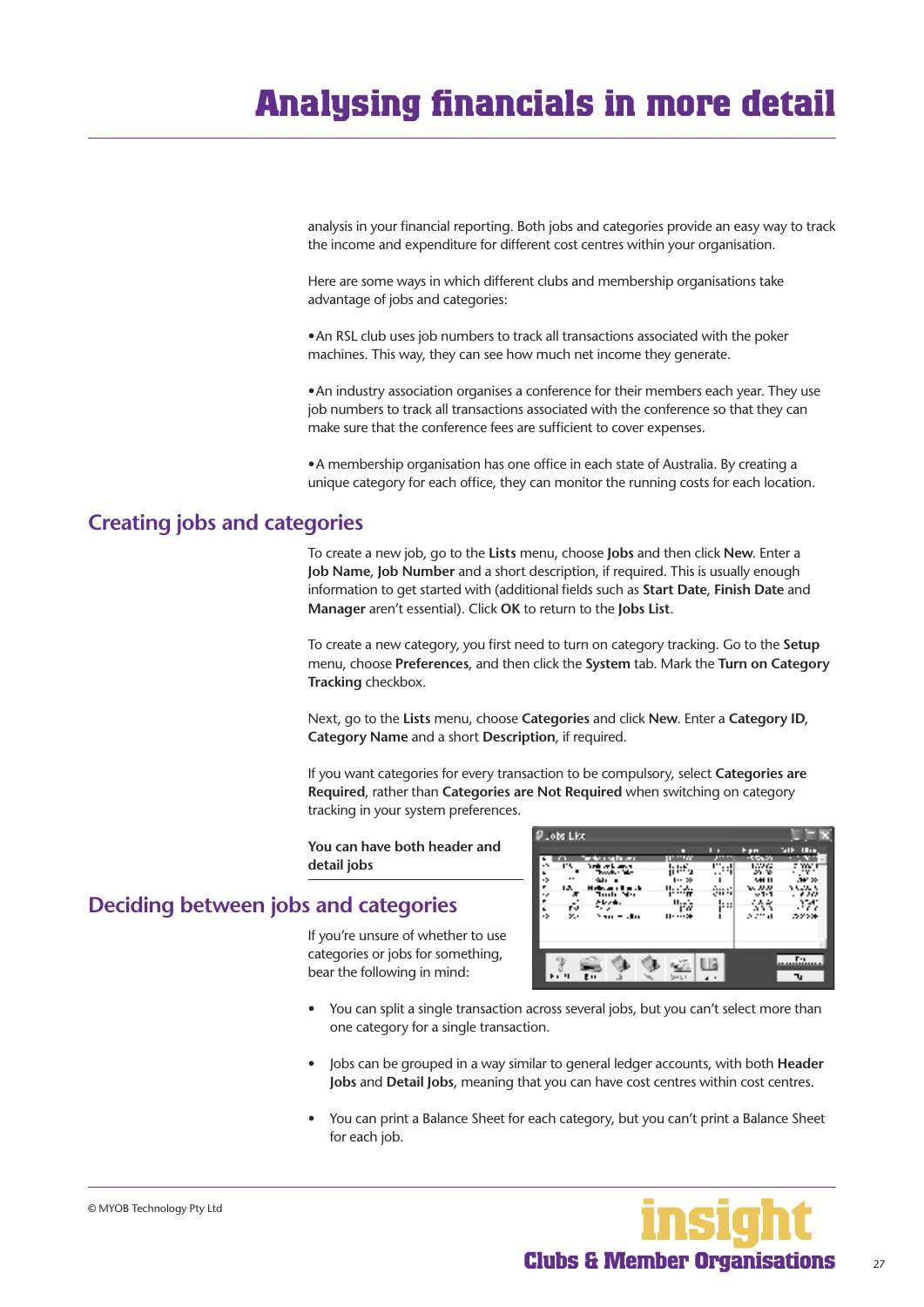<span id="page-27-0"></span>All MYOB software has the ability to set up budgets, compare budgets against actuals, send reports to Microsoft Excel and more. It's worth taking time to figure out what reports your organisation needs. You can either use one of the existing budget reports or find the one that's closest to what you want, and then send it to Excel.

### **Creating monthly budgets**

To enter a budget for an account, first go to the **Accounts List** in the **Accounts** command centre. Double-click an account for which you wish to create a budge and then click the **Budget** button.

**You can budget month by month for every income and expense account**

|                 | Aussin Name, Mar endige Feed |           |           |
|-----------------|------------------------------|-----------|-----------|
| ratida.         | مجاديه                       | Тайлам    | 1.--- I   |
| ۱A.             | Ⅲ Ⅲ                          | 136117    | EТ        |
| <b>Sugar</b>    | 10,00                        | 17,820.00 | 15,400,00 |
| Saata navn      | 10,00                        | 17.181.68 | 15,400,00 |
| dtt a           | Ⅲ Ⅲ                          | 41 122 51 | 45 AN 1   |
| ho-artw         | 41 H                         | \$400024  | 45 AND 11 |
| Dessauca        | 10,00                        | 10,00     | 15,400.00 |
| <b>LARM !</b>   | 10,00                        | 10,00     | 15,400,00 |
| Lettus,         | 11 II                        | 抑制        | 45 AN H   |
| Hey 1           | 11 II                        | 411 I II  | 45 AND 11 |
| ورنه            | 10,00                        | 10,00     | 15,400,00 |
| Нĸ              | 10,00                        | 10,00     | 15,400.00 |
| 10 <sup>2</sup> | 41 H                         | 41111     | 45 AND 10 |
| $+1 - 1$        | 41 H                         | фПП       | 40 M      |
| l•n             | Simonato.                    |           | 24        |

If your budget for a particular account is the same each month, click **Shortcut**. Here you can enter the monthly amount just once, completing the whole year's budget automatically.

To look at the budget reports, go to the **Analysis** menu in the Command Centre, choose **Profit & Loss**, click **Filters** and then choose to compare budgets to actuals.

#### **Creating annual budgets**

Many clubs and member organisations don't budget on a monthly basis, but on an annual basis. During the year, they compare how much of their annual budget has been used up, and the value of funds remaining.

To do this, all you have to do is enter your entire annual budget for each account in the first month of the year. For example, if your annual budget for telephone expense was \$3,000 and your financial year ran from January to December, you would enter the entire budget amount of \$3,000 in January. This way, the Budget Analysis report tells you throughout the year what percentage of your budget had been consumed.

If you require greater flexibility in the presentation or layout of your budget reports, it's easy to send the report that's closest to the one you want to Excel. Simply display the report, click the **Send To** button and choose **Excel**. Excel will open automatically, load the template, and display the report. You can then change report titles, cut and paste columns or rows, add colours, convert the report to graphs, or whatever you like!

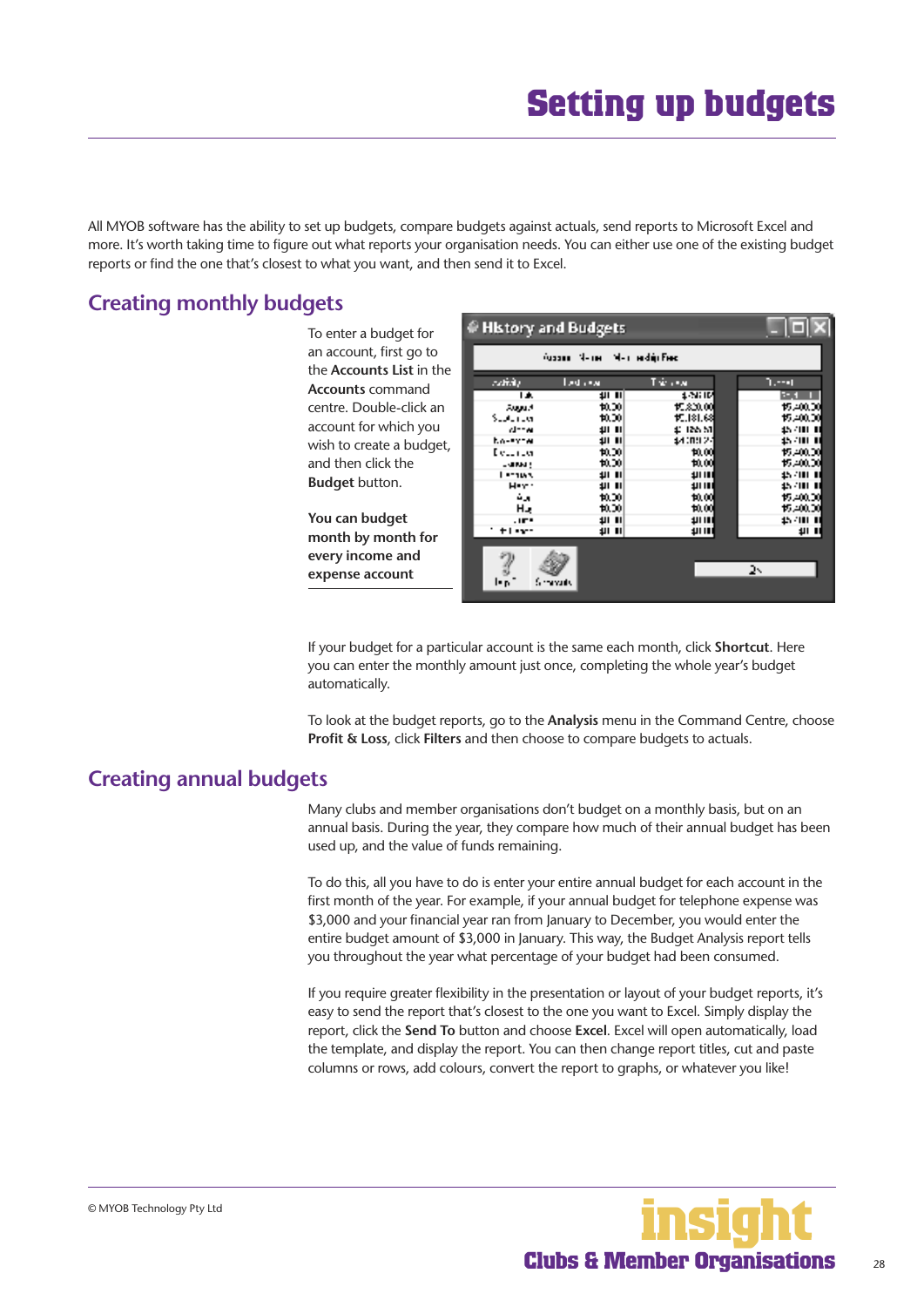#### <span id="page-28-0"></span>**Adapting budget templates in Excel**

As mentioned above, you can send any budget report direct to a template in Microsoft Excel, ready to adapt to your specific needs. If you find that you're making the same changes in Excel every time you generate a new budget report, it may be more efficient to adapt the Excel template itself.

For every report in your MYOB software, there's a corresponding Excel template (found in the Spredsht folder of your MYOB program folder). Essentially, a template is a 'shell document' that has preset formatting, headers, footers, margins, etc. People use templates for lots of reasons, but most of the time they use them to create standard formats for reports or letters that they can use again and again, without having to retype or redesign the document each time. (You can identify Excel templates because they all end with the letters 'xlt', whereas regular Excel documents end with 'xls'.)

You can find lots of detail about modifying Excel templates at **www.myob.com.au/support** . However, probably most important to remember is that the final version of your customised template should preferably keep the original filename, and the template must be saved as a template, with an '.xlt' extension. If you change the name of a template, every time you try to generate the corresponding report, you'll get a message that the template cannot be found, and you will be asked to locate the desired Excel template.

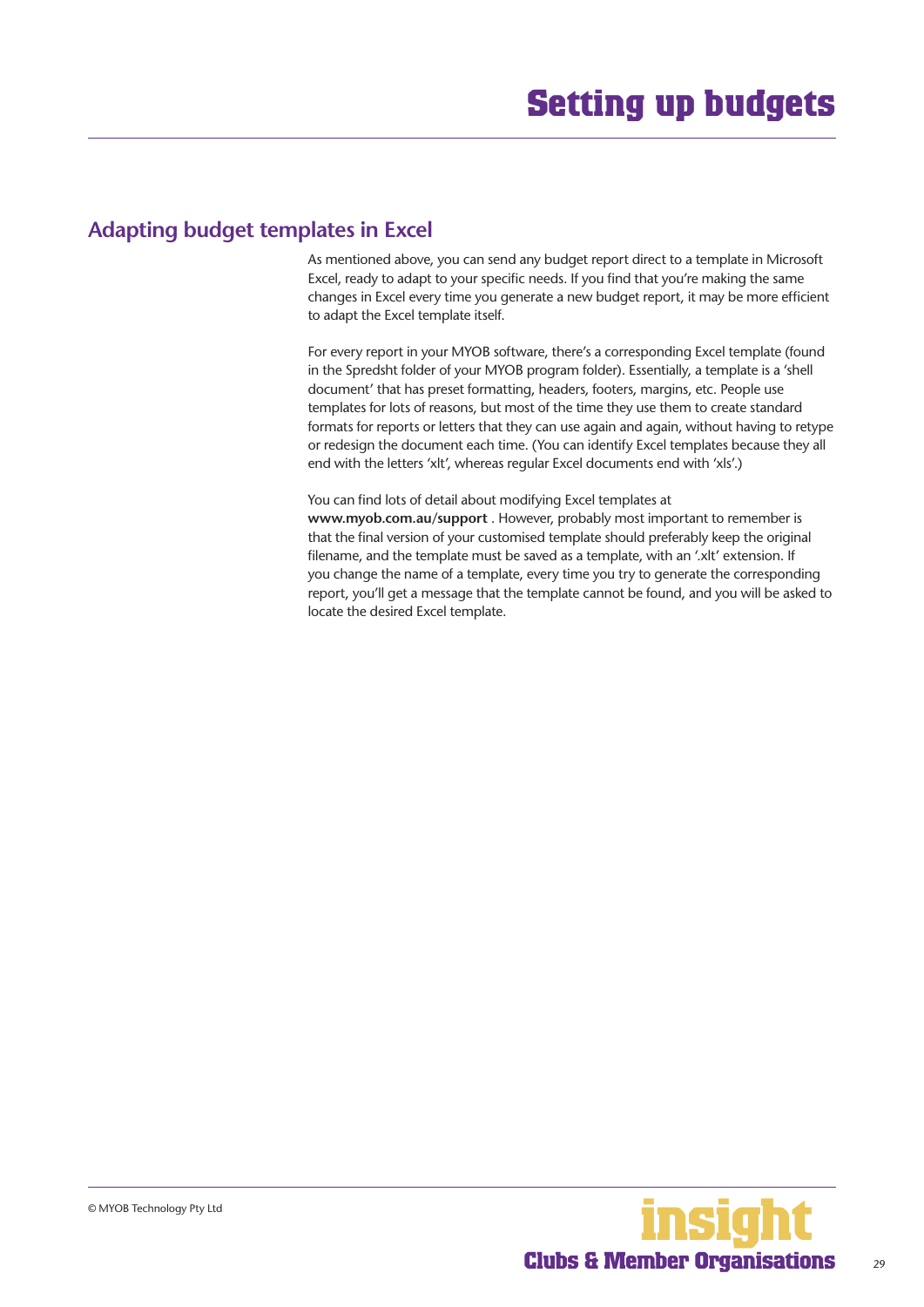<span id="page-29-0"></span>Clubs and member organisations often have reporting requirements that differ from those of regular businesses. The following sections of this guide talk about income and expenditure reports, cash reporting, custom reports and preparing for an audit.

#### **Creating income and expenditure reports**

Clubs and member organisations often expect income and expenditure reports, rather than profit & loss reports. Although the only difference between these two reports is terminology, it's worth taking the time to present financial reports in the format with which your committee or directors are most comfortable.

The easiest way to create an income and expenditure report is to go to the **Reports**  menu, choose **Index to Reports**, display the Profit & Loss report, and click the **Send** 

**To** button. Choose **Excel** and, after a few seconds, you'll see this report open up in Excel. From this point, all you have to do is change the terminology. Change the heading of 'Profit & Loss' to 'Income and Expenditure'; 'Operating Profit' to 'Operating Surplus'; 'Operating Loss' to 'Operating Deficit' and so on.

**Sending reports to Excel means you can generate reports in an unlimited range of formats**



#### **Reporting on a cash basis**

Sometimes clubs and member organisations request that the Income & Expenditure report is cash-based, so that

the Operating Surplus or Deficit shown on this statement is exactly the same as the difference in the bank account balance for that period.

Go to the **Reports** menu, choose **Index to Reports** and view the **Accounts** tab. You'll see that you have a choice of producing a **Profit & Loss [Accrual]** report or a **Profit & Loss [Cash]** report.

The Profit & Loss [Accrual] report shows all income as soon as you create a sale and all expenses as soon as you create a purchase. This report is good for seeing the 'true' profitability of your trading. The Profit & Loss [Cash] report only shows income when you receive payment for a sale and only shows expenses when you make a payment for a purchase. This report is good for showing where the cash came in and then where it went.

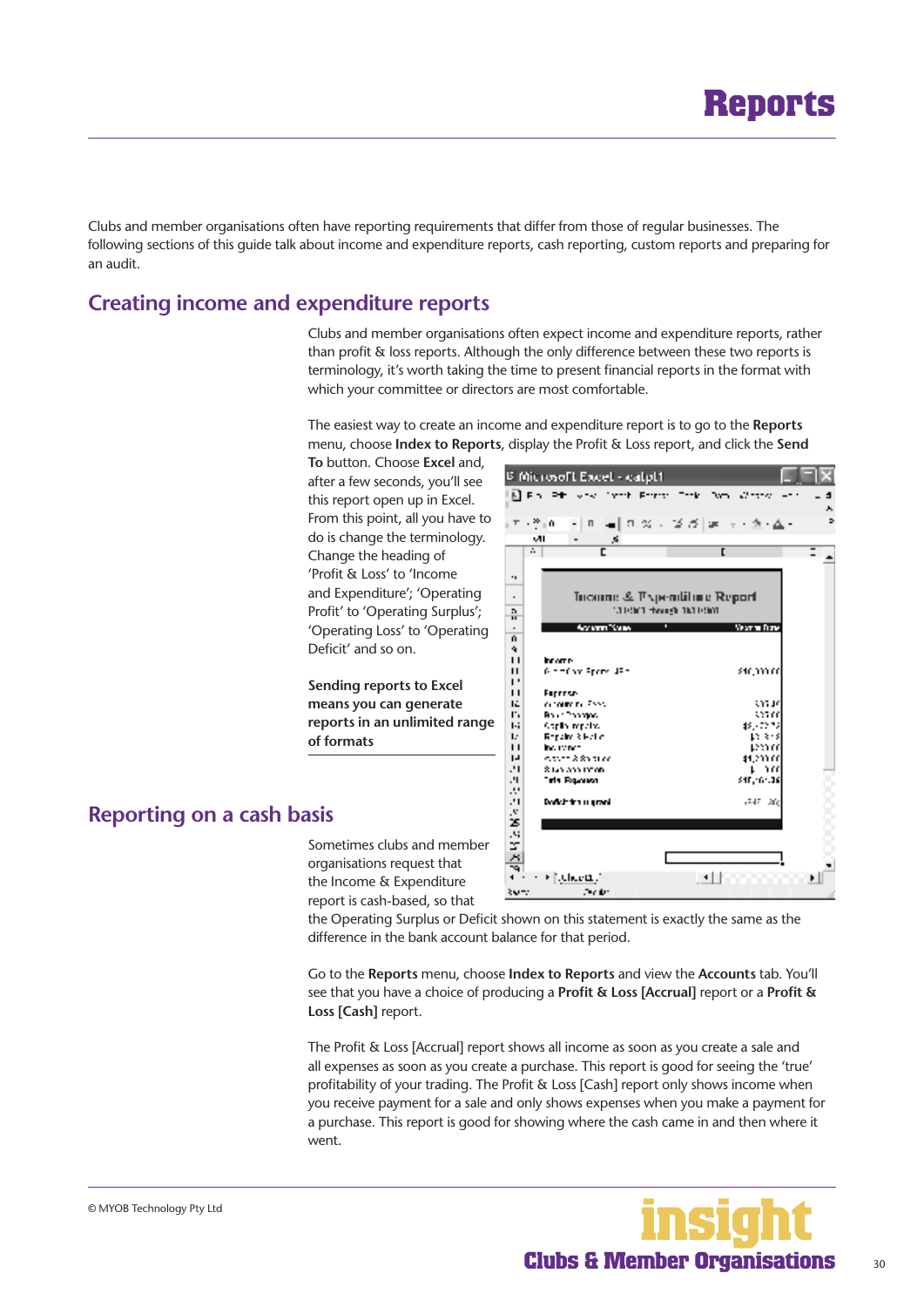

<span id="page-30-0"></span>When working with cash-based reports, do talk to both your committee and your auditor about what their expectations are. For example, if you purchase a \$10,000 van and allocate this expenditure to an asset account, the \$10,000 won't show up in your Profit & Loss report, regardless of whether it's cash or accrual. For this reason, you may be best to allocate purchases of capital items to an expense account for the purposes of monthly reporting, even if your auditor re-allocates this to an asset account when preparing end-of-year financial reports.

#### **Creating new reports**

If you find that you're regularly sending reports into Excel and then manipulating the information, it may be worth commissioning a custom report. Custom reports extract key information out of your MYOB company file and re-organise this information in a spreadsheet, word processor or database (depending on your preference and the complexity of information required).

#### **There are several ways to generate custom reports:**

- Probably the most practical approach is to contact an MYOB Certified Consultant who has skills in writing custom reports. Most custom reports only cost a few hundred dollars to write, which is very cost-effective considering the programming skills and development software required.
- On the other hand, if you're interested in learning some of the more advanced features of Microsoft Excel and Word, then you'll find that MYOB ODBC Direct opens doors to creating a varied range of simple reports. MYOB ODBC enables a 'one-way' extraction of data from your company file, meaning that other applications such as Microsoft Word, Microsoft Access, Crystal Reports and Filemaker Pro can 'see' the data in your company file, extract it into their own format, and then manipulate it through queries.
- Moving further along, MYOB ReportWriter relies on a custom version of ODBC Direct to help you generate your own custom reports, working with the data in your MYOB company file. Although MYOB ReportWriter facilitates the learning process for fledgling programmers, you'll need some understanding of relational databases and of the MYOB company file structure.
- MYOB BusinessAnalyst functions as an intelligent viewer for ReportWriter reports, meaning that you can enjoy the benefits of custom reports without having to purchase MYOB ReportWriter or DeveloperPack. In a way, BusinessAnalyst is like working with lego: once you have a pile of blocks, you can move them around and manipulate them. Building reports becomes easy, even fun. However, if a new block is needed (a different kind of report, drawing on different data), then you have to ask the 'factory' (ReportWriter) to do it for you.

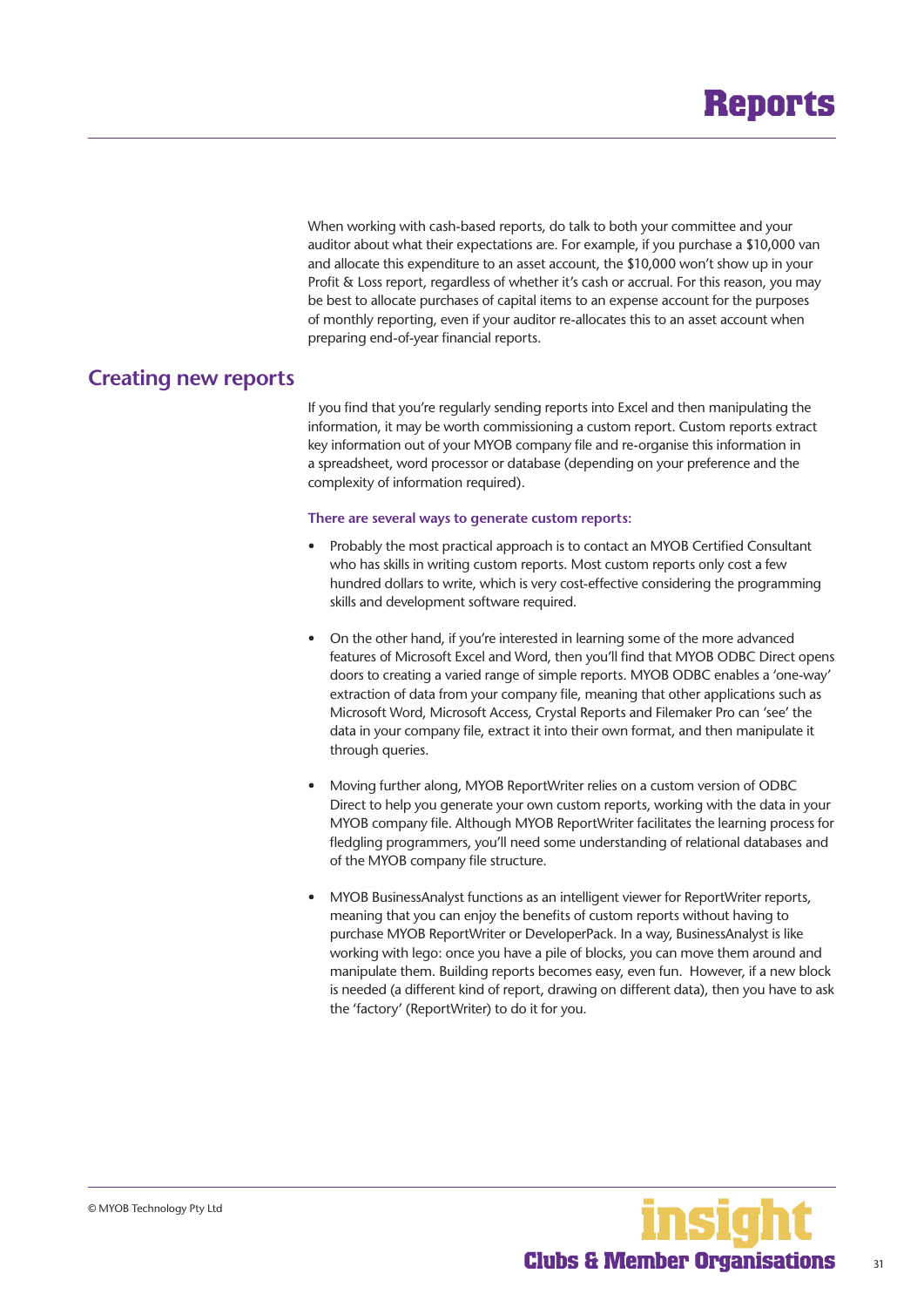#### <span id="page-31-0"></span>**Preparing accounts for your auditor**

Every organisation has different requirements that they must fulfil in order to prepare final accounts for their auditor. The best approach is always to work closely with your auditor, making sure you provide the information in the format that's easiest for them to understand. However, here are a few general tips that apply to most situations:

- An auditor focuses first on verifying every item on your balance sheet. So, before you send your accounts, go through every account on your balance sheet and make sure it makes sense. In particular, don't forget that bank accounts and investment accounts should be reconciled (don't forget to record the interest on investments!).
- Most auditors have MYOB software on their system and will be able to read your file. Simply back up your company file onto CD or zip disk, or, if your file is relatively small, email them a copy.
- If your auditor doesn't have MYOB software, print a General Ledger Detail report for the whole year, a Transaction Journal [General Journal] report for the whole year and a Trial Balance as at the last day of your financial year.
- If you forget to print a receivables or payables listing on the last day of your financial year, don't despair. You can print Receivables Reconciliation Summary or a Payables Reconciliation Summary with the last day of your financial year as the date.
- Always print a Bank Reconciliation report on the last day of your financial year before progressing to subsequent reconciliations.

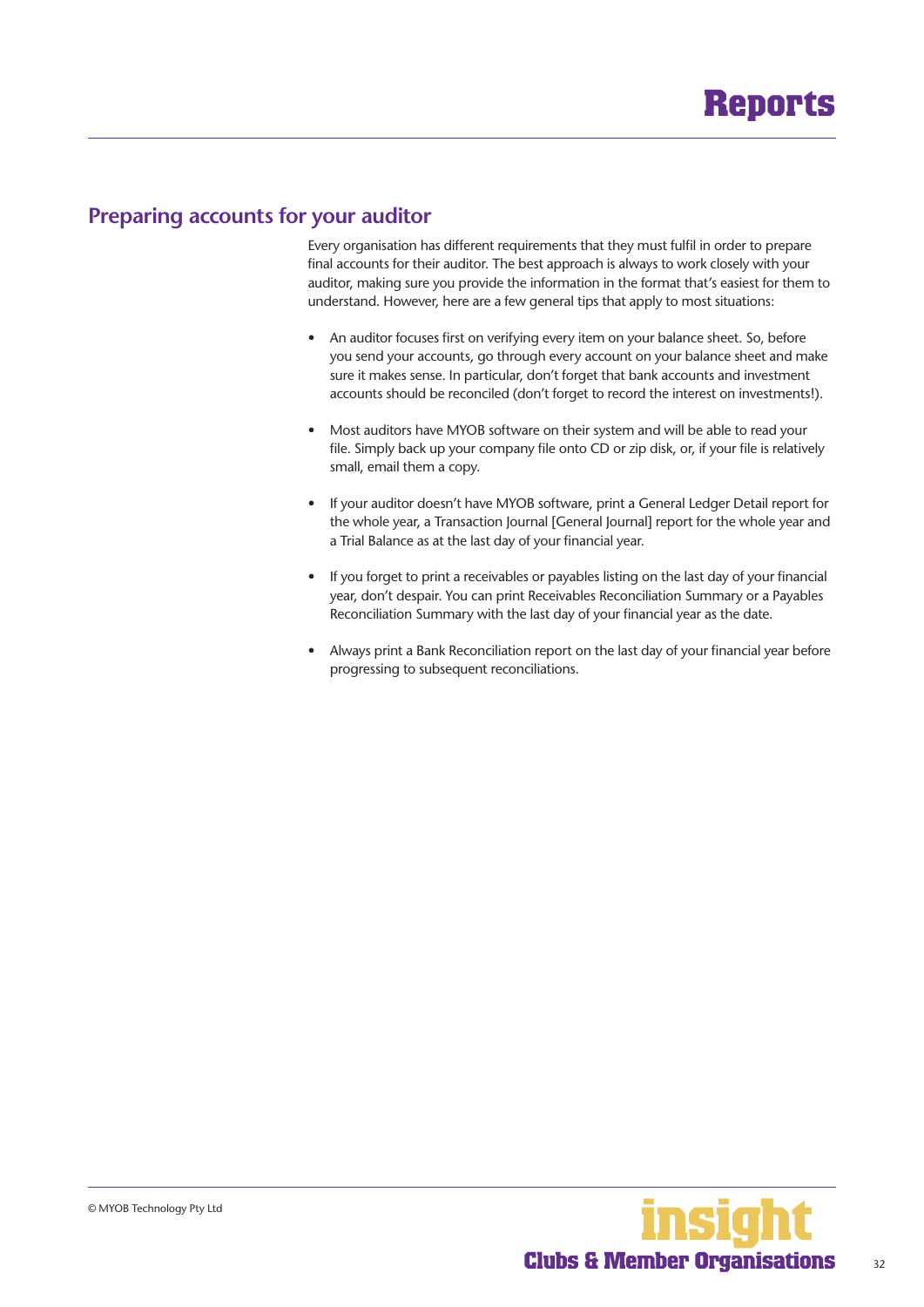<span id="page-32-0"></span>**Business Name: Australian Association of Childcare Centres (AACC)**

**Overview: The AACC is a membership association providing professional services and advice to childcare centres, such as information on employment, OH&S, accreditation, etc. They use MYOB Premier across a network, with up to five workstations active at any one time.**

> The AACC started using MYOB software many years ago. Initially, they stored all membership details and renewal information in their company file, but as they grew, they decided it would be more appropriate to develop a custom database for tracking membership details. These days, they still use MYOB software for membership billing and receipts, but they store all other member details in this independent database.

To keep their system as efficient as possible, they employed an MYOB Certified Consultant who developed links between their MYOB software and their database. Now, whenever a new member subscribes they first enter the basic member details (name, address, phone, etc) in their company file, then they open up their Microsoft Access database, click a Refresh button, and the new member appears automatically.

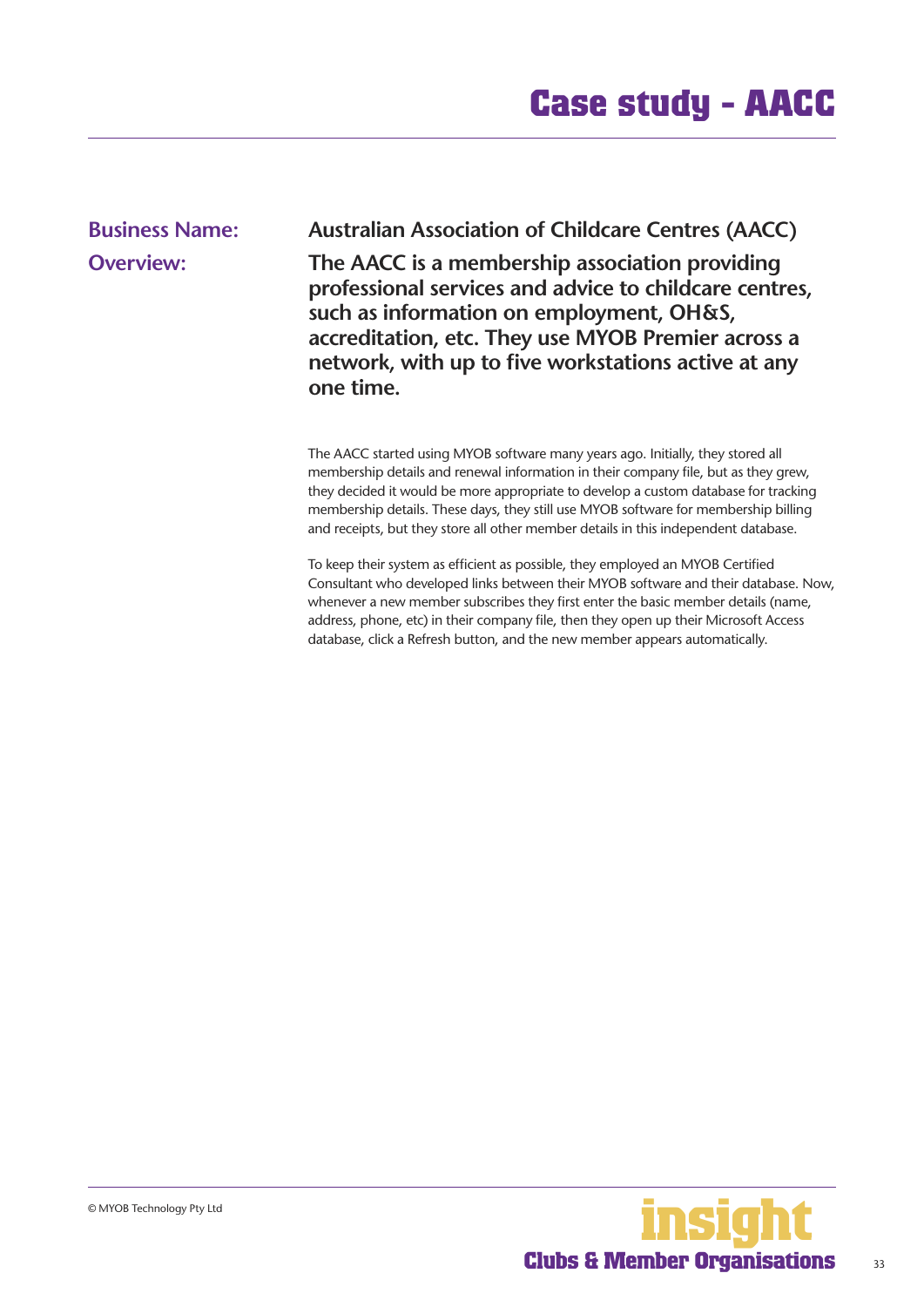# **Managing GST**

<span id="page-33-0"></span>MYOB software makes accounting for GST about as easy as something so complex could be. So long as you record all your transactions and allocate the right tax code to each one, there's not a great deal that can go wrong. The main thing to remember is to allocate the right tax code when recording transactions. This done, everything else should fall into place.

#### **Recording GST on income and expenses**

Whenever you record a transaction, you can choose whether to enter the amount as taxinclusive or tax-exclusive by marking or clearing the **Tax Inclusive** checkbox in the top right of every window. (When recording payments or receipts in MYOB BusinessBasics and FirstEdge, you will need to click the **Split** button in order to view this option.)

Usually, you'll find it easiest to mark the **Tax Inclusive** checkbox and enter all amounts including tax. You'll find that the GST calculates automatically and you don't have to go looking up every receipt to double-check the tax total.

Most clubs and member organisations find that they only need six tax codes: CAP; FRE; GST; ITS; N-T and QUE.

To review your codes, go to the **Lists** menu and choose **Tax Codes**. Comparing your list with the list shown below, delete any codes you don't need (they'll only serve to cause confusion) and add any codes that are missing. For all tax codes, the **Linked Account for Tax Collected** should be GST Collected from Sales and the **Linked Account for Tax Paid**  should be GST Paid on Purchases. Once you're finished, your tax code list should look similar to the one below:

**Keep your Tax Code List as simple as possible**



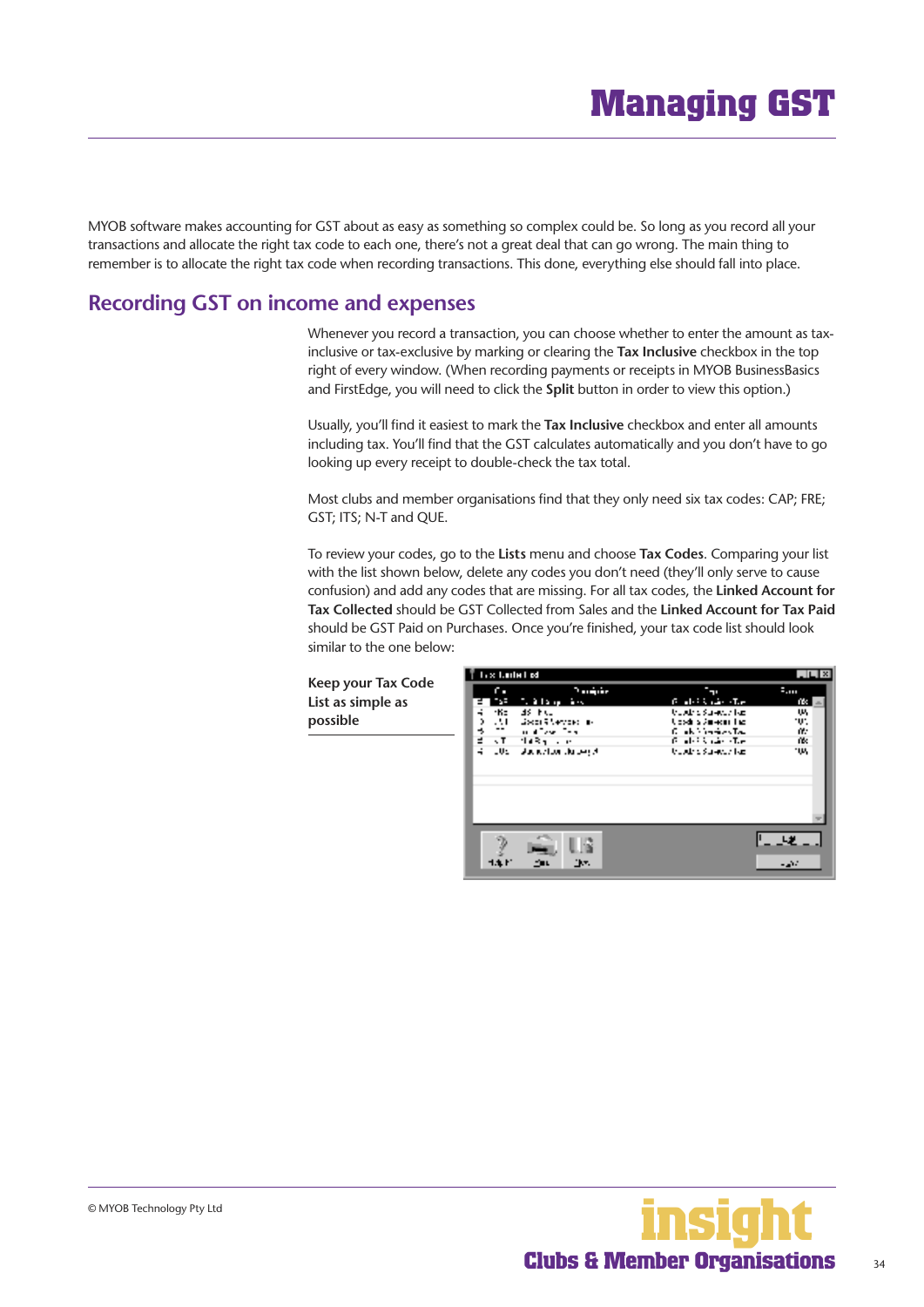# **Managing GST**

<span id="page-34-0"></span>What do the different codes mean? Here's an explanation:

#### **CAP (GST on capital acquisitions)**

If you're not part of the Simplified Tax System (which is the case for many clubs and member organisations) then you need to report most capital acquisitions (new equipment, furnishings or vehicles) separately on your Business Activity Statement. To do this, you need a separate tax code called CAP.

If you are part of the Simplified Tax System then you need to report all capital acquisitions (new equipment, furnishings or vehicles) that cost more than \$1,000. To do this, you need a separate tax code called CAP.

If you're not sure whether or not you're part of the Simplified Tax System or how to handle a particular asset purchase, ask your auditor or accountant.

#### **FRE (GST-free goods and services)**

Use FRE as your tax code if you supply any GST-free services or if you purchase GST-free supplies such as bank charges, childcare, donations, GST-free food, government charges or medical supplies. If you employ any subcontractors who have an ABN but aren't registered for GST, use FRE as the tax code for their payments.

#### **GST (Goods and Services Tax)**

GST is the tax code that you'll use for most sales and purchases.

#### **ITS (input taxed sale)**

Use this code for interest or investment income.

#### **N-T (not reportable)**

N-T stands for not reportable and is the code you use for everything that falls outside the GST net, such as wages; superannuation; loan repayments and bank transfers.

#### **QUE (query)**

Use the query code whenever you're not sure what code to use. That way, when you get to the end of the quarter, you can print a report for all transactions coded QUE and ask your accountant or MYOB Certified Consultant to give you a hand choosing the correct codings.

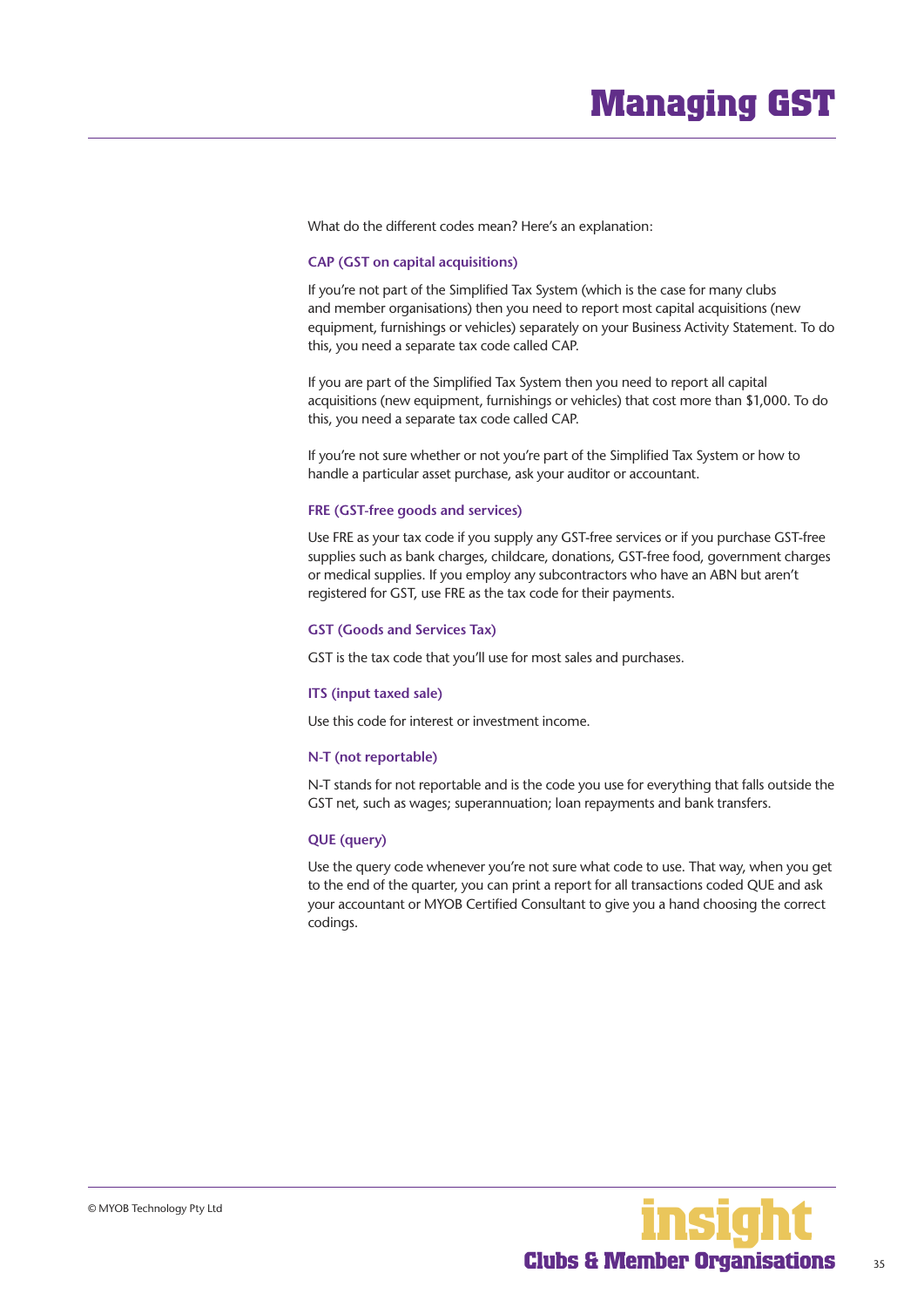#### <span id="page-35-0"></span>**Deciding what codes to use when**

One of the tricky things when first recording income and expenses is to figure out what tax code to use when. Here are tips to help you out, written especially with clubs and member organisations in mind:

#### **Income**

- For income from donations, select FRE as the tax code.
- For regular membership income, select GST as the tax code.
- For regular club activities (meals, sale of alcohol, game fees, etc), select GST as the tax code.
- For sponsorship income, check first with your accountant, although most sponsorship income attracts GST.
- For government grants, check all paperwork carefully. Some government grants include GST, some are GST-free.
- For interest and other investment income, select ITS as the tax code.

#### **Expenses**

- Most expenses should have GST as the tax code, including things such as advertising, electricity, postage and telephone.
- Purchase of alcohol for resale should have GST as the tax code.
- Capital acquisitions should have CAP as the tax code.
- Donations should have FRE as the tax code, as should almost all bank charges and interest expense.
- Government charges are almost all GST-free, and include licence renewals, motor vehicle registration, council rates, water rates, land tax and stamp duty.
- Insurance is tricky, because almost every insurance policy is a mixture of taxable and tax-free (stamp duty doesn't have GST on it). Enter QUE as the tax code for insurance expense, then double-check the exact amount of GST on every insurance payment when you record it.
- Milk, tea, coffee and some first aid supplies should have FRE as the tax code.
- Residential rents should have ITS as the tax code, commercial rent should have GST as the tax code.
- Subcontractors should have GST as the tax code. However, if your organisation employs any subbies who aren't registered for GST, but have an ABN, record these expenses as FRE.
- Superannuation should have N-T as the tax code.